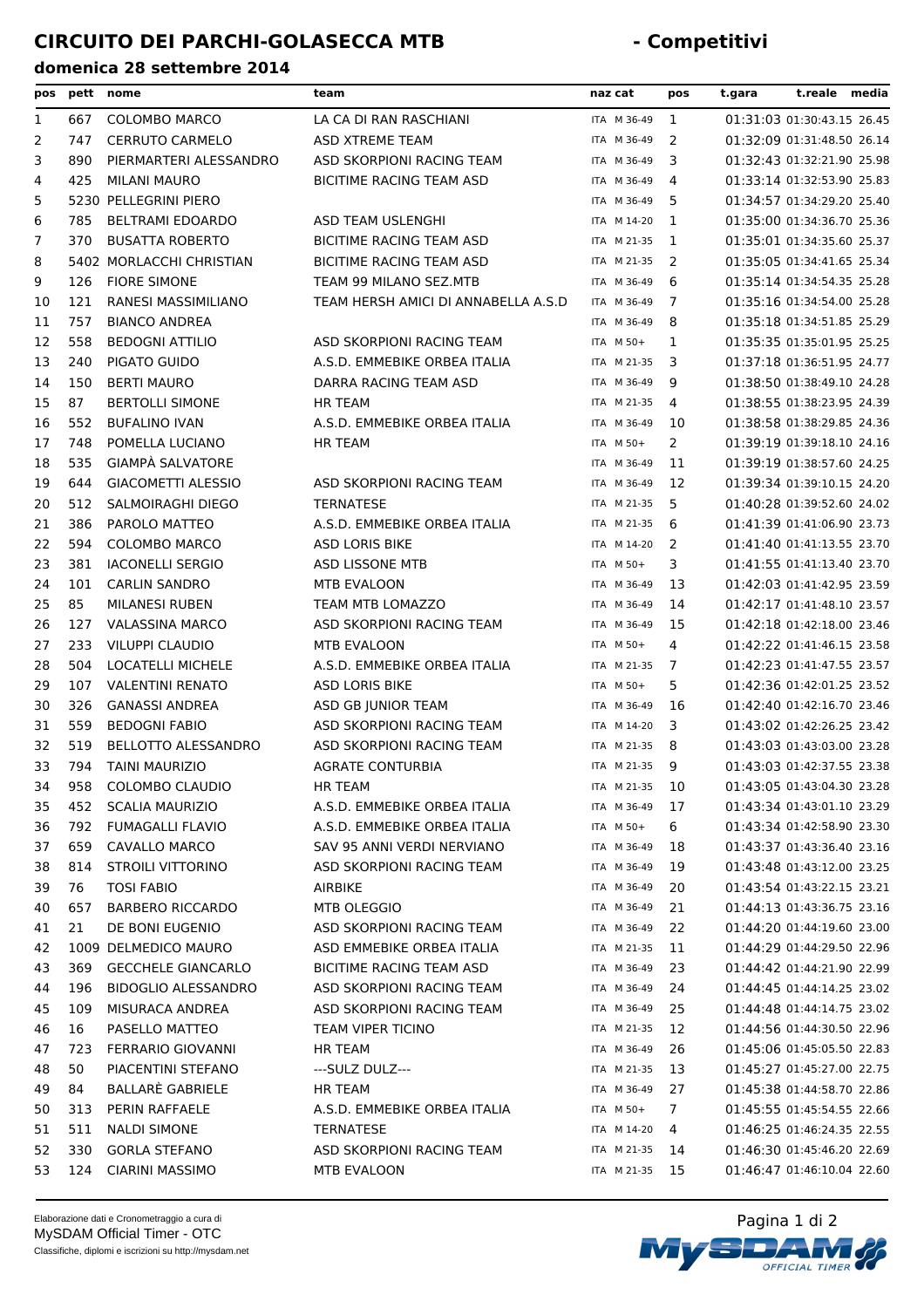| pos     | pett    | nome                                        | team                            | naz cat        | pos | t.reale media<br>t.gara    |
|---------|---------|---------------------------------------------|---------------------------------|----------------|-----|----------------------------|
| 54      | 35      | <b>MARAFIOTI GIUSEPPE</b>                   | ASD RABIKE                      | ITA M 21-35    | 16  | 01:46:55 01:46:21.30 22.56 |
| 55      | 502     | <b>VENINI ANDREA</b>                        | BICI CLUB 2000                  | ITA M 21-35    | 17  | 01:47:06 01:46:31.50 22.52 |
| 56      |         | 1010 PITSCHEIDER ENRICO                     | <b>SMAV TEAM</b>                | ITA M 50+      | 8   | 01:47:18 01:46:50.30 22.46 |
| 57      | 342     | SIMIONATO MAURO                             | ASD SKORPIONI RACING TEAM       | ITA M 50+      | 9   | 01:47:38 01:47:04.50 22.41 |
| 58      | 952     | DOTTI FABIO                                 | <b>EDILMORA</b>                 | ITA M 36-49    | 28  | 01:47:46 01:47:16.35 22.37 |
| 59      | 741     | PEDRABISSI SIMONE                           | <b>GS CICLI BATTISTELLA</b>     | ITA M 21-35    | 18  | 01:47:47 01:47:26.35 22.33 |
| 60      | 10      | PIOTTI SILVIO                               | <b>HR TEAM</b>                  | ITA M 50+      | 10  | 01:47:51 01:47:23.00 22.34 |
| 61      | 22      | <b>TURETTA NICHOLAS</b>                     | MTB OLEGGIO                     | ITA M 21-35    | 19  | 01:48:03 01:47:18.55 22.36 |
| 62      | 72      | <b>FUSARO SIMONE</b>                        | MTB EVALOON                     | ITA M 36-49    | 29  | 01:48:37 01:48:36.60 22.09 |
| 63      | 953     | ALBIERI ALESSANDRO                          | TEAM 99 MILANO SEZ.MTB          | ITA M 50+      | 11  | 01:48:40 01:48:39.45 22.08 |
| 64      | 213     | <b>VACCARO SIMONE</b>                       | A.S.D. EMMEBIKE ORBEA ITALIA    | ITA M 21-35    | 20  | 01:48:40 01:48:08.80 22.19 |
| 65      | 122     | <b>IARDONI SIMONE</b>                       | ASD ECOWAY WILD RIDERS          | ITA M 36-49    | 30  | 01:48:57 01:48:57.00 22.02 |
| 66      | 482     | ALDEGHERI DANIELE                           | A.S.D. EMMEBIKE ORBEA ITALIA    | ITA M 50+      | 12  | 01:49:06 01:48:36.60 22.09 |
| 67      | 738     | LUIDELLI DIEGO                              | CICLOPROGETTO A.S.              | ITA M 21-35    | 21  | 01:49:14 01:48:52.80 22.04 |
| 68      | 52      | <b>MACCHI MAURO</b>                         | ASD GB JUNIOR TEAM              | ITA M 36-49    | 31  | 01:49:17 01:48:39.10 22.08 |
| 69      | 309     | <b>SGARBOSSA MATTIA</b>                     | GS CLAMAS TEAM TERGAS EUROGRAPH | ITA M 21-35    | 22  | 01:49:18 01:48:40.70 22.08 |
| 70      | 128     | <b>MARTINI CRISTIAN GIACOMO</b>             | ASD SKORPIONI RACING TEAM       | ITA M 21-35    | 23  | 01:49:19 01:48:51.70 22.04 |
| 71      |         | 5403 CIOCCA IVAN                            | IRIDE CYCLING TEAM              | ITA M 36-49    | 32  | 01:49:24 01:49:00.30 22.01 |
| 72      | 445     | <b>FRONTINI STEFANO</b>                     | <b>MTB EVALOON</b>              | ITA M 36-49    | 33  | 01:49:43 01:49:17.35 21.96 |
| 73      | 956     | <b>MONTRONE CESARE</b>                      | <b>NRG BIKE</b>                 | ITA M 36-49    | 34  | 01:49:50 01:49:09.80 21.98 |
| 74      | 299     | DELL'ANGELO MARCO                           | ASD SKORPIONI RACING TEAM       | ITA M 36-49    | 35  | 01:49:52 01:49:51.55 21.84 |
| 75      | 4       | LAVAZZA MARCO                               | A.S.D. EMMEBIKE ORBEA ITALIA    | ITA M 36-49    | 36  | 01:49:53 01:49:29.25 21.92 |
| 76      |         | 1008 IULINI MATTIA                          | SCUOLA MTB LAGO MAGGIORE        | ITA M 21-35    | 24  | 01:50:14 01:49:44.81 21.86 |
| 77      | 960     | <b>CERVELLIN FABIO</b>                      | G.C. CAMPO DEI FIORI            | ITA M 36-49    | 37  | 01:50:17 01:49:32.50 21.90 |
| 78      | 549     | MATINATA NICOLA                             | <b>HR TEAM</b>                  | ITA M 36-49    | 38  | 01:50:28 01:49:50.60 21.84 |
| 79      | 64      | <b>MILANATO VALERIO</b>                     | TEAM MTB LOMAZZO                | ITA M 36-49    | 39  | 01:50:49 01:50:14.45 21.77 |
| 80      | 43      | <b>MARMORALE MASSIMO</b>                    | MTB BENINI NOVARA               | ITA M 36-49    | 40  | 01:50:50 01:50:09.80 21.78 |
| 81      | 341     | CAVALLO ALESSANDRO                          | BICITIME RACING TEAM ASD        | ITA M 36-49    | 41  | 01:51:06 01:50:41.75 21.68 |
| 82      | 375     | <b>GUERINI ANDREA</b>                       | BICITIME RACING TEAM ASD        | ITA M 36-49    | 42  | 01:51:31 01:51:09.50 21.59 |
| 83      | 931     | <b>SBERSE ANDREA</b>                        | RACING TEAM RIVE ROSSE          | ITA M 21-35    | 25  | 01:51:33 01:51:32.25 21.51 |
| 84      | 100     | <b>MARCHESINI ANDREA</b>                    | ASD ECOWAY WILD RIDERS          | ITA M 21-35    | 26  | 01:51:33 01:51:03.75 21.60 |
| 85      | 191     | <b>SARTO FRANCESCO</b>                      | <b>HR TEAM</b>                  | ITA M 36-49    | 43  | 01:52:11 01:51:34.50 21.51 |
| 86      | 73      | <b>CRUSCO ATTILIO</b>                       | TEAM MTB LOMAZZO                | ITA M 36-49    | 44  | 01:52:18 01:51:46.80 21.47 |
| 87      |         | 889 MOLICA COLELLA FRANCESCO ASD KTM VARESE |                                 | ITA M 36-49 45 |     | 01:52:18 01:51:31.80 21.51 |
| 88      | 28      | <b>BARGOSSI MIRKO</b>                       | RACING TEAM RIVE ROSSE          | ITA M 36-49    | 46  | 01:52:20 01:52:19.70 21.36 |
| 89      | 44      | <b>TREZZI ALBERTO</b>                       | <b>MTB EVALOON</b>              | ITA M 21-35    | 27  | 01:52:23 01:51:45.30 21.47 |
| 90      | 102     | RAIMONDI ALDO                               | A.S.D. EMMEBIKE ORBEA ITALIA    | ITA M 36-49    | 47  | 01:52:30 01:51:58.70 21.43 |
| 91      | 404     | RASINI MARCO                                | <b>SC BUSTO GAROLFO</b>         | ITA M 36-49    | 48  | 01:52:42 01:51:56.00 21.44 |
| 92      | 387     | DELL'AQUILA DANIELE                         | MTB FALCHI BLU                  | ITA M 21-35    | 28  | 01:52:45 01:52:16.80 21.37 |
| 93      | 391     | CIULLA SILVESTRO                            | ASD NEWSCICLISMO.COM            | ITA M 36-49    | 49  | 01:52:49 01:52:01.35 21.42 |
| 94      | 344     | <b>BAGATTINI MASSIMO</b>                    | MTB OLEGGIO                     | ITA M 50+      | 13  | 01:53:04 01:52:24.25 21.35 |
| 95      | 662     | <b>GIORDANO GIAN MARCO</b>                  | MTB OLEGGIO                     | ITA M 50+      | 14  | 01:53:06 01:52:31.50 21.33 |
| 96      | 426     | <b>AZZALIN MIRKO</b>                        | ASD DAMAR 2.0                   | ITA M 21-35    | 29  | 01:53:08 01:52:34.50 21.31 |
| 97      | 88      | <b>CREMA MAURIZIO</b>                       | DAMAR 2.0                       | ITA M 36-49    | 50  | 01:53:08 01:53:08.00 21.21 |
| 98      | 123     | <b>MAPELLI MARCO</b>                        | TEAM SPREAFICO VELO PLUS        | ITA M 36-49    | 51  | 01:53:16 01:53:15.80 21.18 |
| 99      | 886     | FRANCO MARCELLO                             | ASD LORIS BIKE                  | ITA M 21-35    | 30  | 01:53:18 01:52:31.45 21.32 |
| 100     | 806     | RIMOLDI EDOARDO                             | ASD SKORPIONI RACING TEAM       | ITA M 14-20    | 5   | 01:53:24 01:53:24.00 21.16 |
| 101     | 56      | <b>ARRABITO FABIO</b>                       | MTB FALCHI BLU                  | ITA M 21-35    | 31  | 01:53:53 01:53:16.50 21.18 |
| 102 453 |         | <b>BAVELLONI GIORGIO</b>                    | <b>GEMINI TEAM</b>              | ITA M 36-49    | 52  | 01:53:54 01:53:08.90 21.21 |
| 103 491 |         | ROTA MARCO                                  | MTB EVALOON                     | ITA M 50+      | 15  | 01:53:56 01:53:32.95 21.13 |
|         | 104 740 | <b>CIRRINGIONE DANIELE</b>                  | CICLOPROGETTO A.S.              | ITA M 21-35    | 32  | 01:54:14 01:53:52.55 21.07 |
|         | 105 361 | <b>BOSI VINCENZO</b>                        | ASD SKORPIONI RACING TEAM       | ITA M 36-49    | 53  | 01:54:20 01:53:54.75 21.06 |
| 106 7   |         | ZAPPELLONI CORRADO                          | RACING TEAM RIVE ROSSE          | ITA M 36-49    | 54  | 01:54:23 01:54:22.95 20.98 |
|         |         |                                             |                                 |                |     |                            |

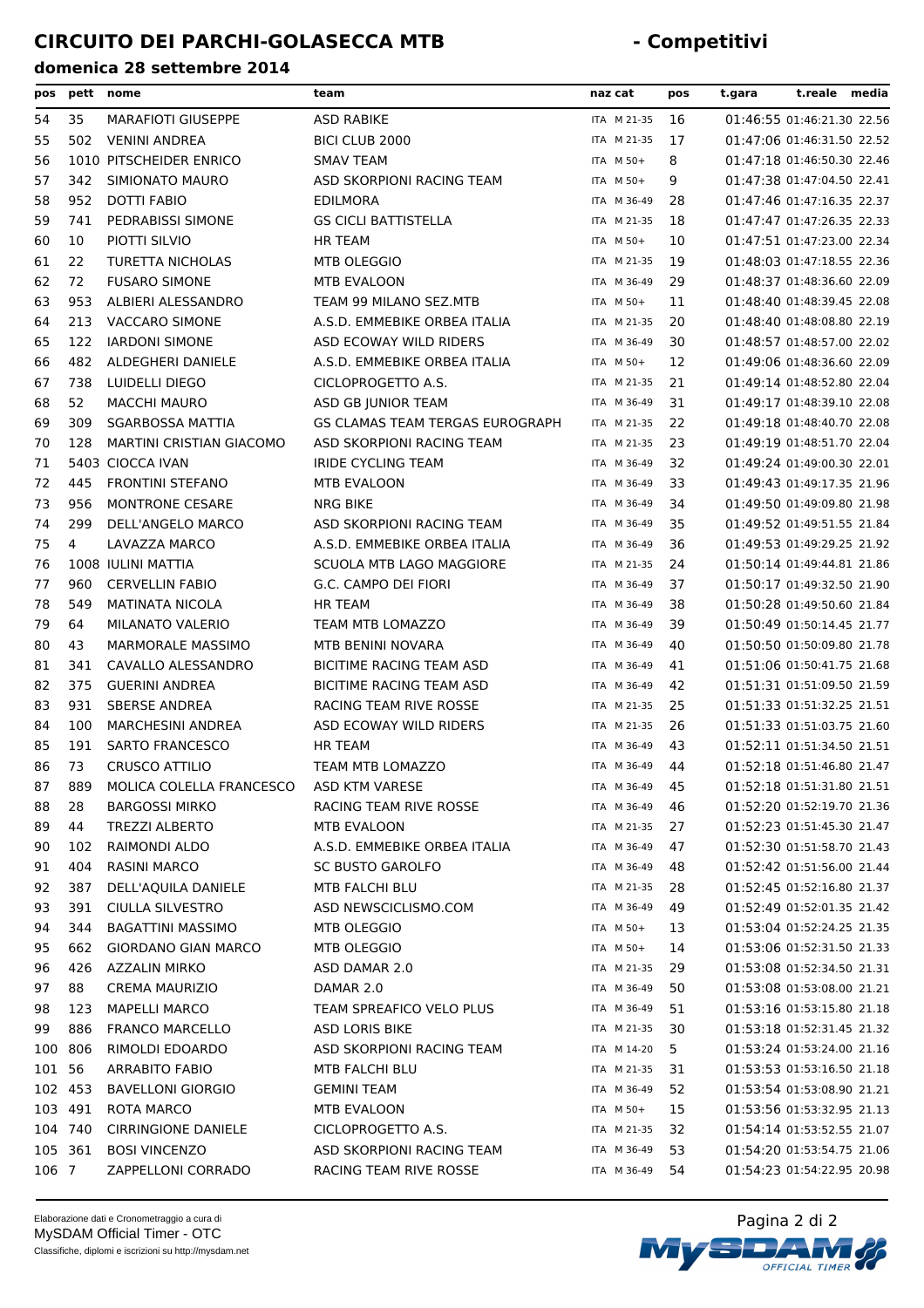| pos     | pett    | nome                      | team                            | naz cat     | pos          | t.gara                     | t.reale | media |
|---------|---------|---------------------------|---------------------------------|-------------|--------------|----------------------------|---------|-------|
|         | 107 752 | <b>BUSACCA MARCO</b>      | <b>CICLOSPORT</b>               | ITA M 21-35 | 33           | 01:54:25 01:53:44.75 21.09 |         |       |
| 108     | 765     | DEL DEO SILVIO            | GS CLAMAS TEAM TERGAS EUROGRAPH | ITA M 50+   | 16           | 01:54:25 01:53:57.00 21.06 |         |       |
| 109     | 486     | CARETTA ANDREA            | MTB EVALOON                     | ITA M 36-49 | 55           | 01:54:46 01:54:12.35 21.01 |         |       |
| 110 12  |         | MIRA PAOLO                | A.S.D. EMMEBIKE ORBEA ITALIA    | ITA M 50+   | 17           | 01:54:52 01:54:25.45 20.97 |         |       |
| 111 39  |         | <b>MASSARENTI MARCO</b>   | MTB OLEGGIO                     | ITA M 36-49 | 56           | 01:54:56 01:54:56.05 20.88 |         |       |
| 112 346 |         | <b>SCALA ANDREA</b>       | TEAM VIPER TICINO               | ITA M 21-35 | 34           | 01:55:05 01:54:40.35 20.92 |         |       |
| 113 836 |         | ROGORA MANUELE            | <b>RIDERS TEAM</b>              | ITA M 36-49 | 57           | 01:55:09 01:54:25.80 20.97 |         |       |
| 114 777 |         | ROTA BACCHETTA GIAN LUCA  | <b>SMAV TEAM</b>                | ITA M 50+   | 18           | 01:55:13 01:54:43.85 20.91 |         |       |
| 115 821 |         | <b>ROSSI FEDERICO</b>     |                                 | ITA M 50+   | 19           | 01:55:17 01:54:33.00 20.95 |         |       |
| 116 739 |         | <b>SCARLATTI MATEO</b>    | CICLOPROGETTO A.S.              | ITA M 21-35 | 35           | 01:55:28 01:55:05.05 20.85 |         |       |
| 117 0   |         | <b>GIORDANI ELIO</b>      | TEAM 99 MILANO SEZ.MTB          | ITA M 36-49 | 58           | 01:55:30 01:54:44.80 20.91 |         |       |
| 118     | 932     | DOVIGO ALEX               | ASD SKORPIONI RACING TEAM       | ITA M 21-35 | 36           | 01:55:43 01:55:04.95 20.85 |         |       |
| 119     | 758     | <b>MARINONI GIACOMO</b>   | DARRA RACING TEAM ASD           | ITA M 14-20 | 6            | 01:56:02 01:55:31.10 20.77 |         |       |
| 120     | 721     | LAZZARO GIORGIO           | <b>GEMINI TEAM</b>              | ITA M 36-49 | 59           | 01:56:06 01:55:41.00 20.74 |         |       |
| 121 448 |         | PIANTANIDA GIORGIO        | MTB BENINI NOVARA               | ITA M 50+   | 20           | 01:56:13 01:55:26.30 20.79 |         |       |
| 122 2   |         | <b>INGLESE DAVID</b>      | ASD SKORPIONI RACING TEAM       | ITA M 36-49 | 60           | 01:56:15 01:55:34.10 20.76 |         |       |
| 123 959 |         | <b>MALASPINA MARCELLO</b> | <b>GS CAMPO DEI FIORI</b>       | ITA M 36-49 | 61           | 01:56:18 01:55:49.70 20.72 |         |       |
| 124 793 |         | <b>SIGNOR CLAUDIO</b>     |                                 | ITA M 50+   | 21           | 01:56:24 01:56:00.95 20.68 |         |       |
| 125 8   |         | PETRUZZI PAOLO            | MTB OLEGGIO                     | ITA M 21-35 | 37           | 01:56:29 01:55:46.85 20.72 |         |       |
| 126 439 |         | <b>MELIS BENITO</b>       | MTB FALCHI BLU                  | ITA M 36-49 | 62           | 01:56:31 01:56:01.95 20.68 |         |       |
| 127 761 |         | <b>SCAPIN LUCA</b>        | MTB EVALOON                     | ITA M 36-49 | 63           | 01:56:31 01:56:07.60 20.66 |         |       |
| 128 355 |         | <b>TOSATO KARIN</b>       | A.S.D. EMMEBIKE ORBEA ITALIA    | ITA FEM     | $\mathbf{1}$ | 01:56:38 01:56:00.40 20.68 |         |       |
| 129 332 |         | <b>CLIVIO MARCO</b>       | <b>TEAM VIPER TICINO</b>        | ITA M 21-35 | 38           | 01:56:44 01:56:17.90 20.63 |         |       |
| 130     | 356     | <b>VENTURINI PAOLO</b>    | BICITIME RACING TEAM ASD        | ITA M 36-49 | 64           | 01:56:49 01:56:23.10 20.62 |         |       |
| 131 80  |         | LIONELLO MANUELE          | <b>FORUM RACING TEAM</b>        | ITA M 21-35 | 39           | 01:57:00 01:56:23.45 20.62 |         |       |
| 132 340 |         | LENOTTI FRANCESCO         | <b>SAN MARTINO</b>              | ITA M 50+   | 22           | 01:57:09 01:57:08.10 20.48 |         |       |
| 133     |         | 5238 FRISONE FABRIZIO     |                                 | ITA M 50+   | 23           | 01:57:09 01:57:08.65 20.48 |         |       |
| 134 5   |         | PEREGO ALESSANDRO         | MTB EVALOON                     | ITA M 36-49 | 65           | 01:57:24 01:57:23.35 20.44 |         |       |
| 135 349 |         | CATTANEO GIANMARCO        | OI MYOIKOI                      | ITA M 50+   | 24           | 01:57:37 01:57:36.15 20.40 |         |       |
| 136 480 |         | <b>PULZE WALTER</b>       | BICITIME RACING TEAM ASD        | ITA M 50+   | 25           | 01:57:41 01:57:16.55 20.46 |         |       |
| 137 250 |         | TIZIANI MAURIZIO          | <b>GS JERAGO</b>                | ITA M 36-49 | 66           | 01:58:01 01:57:10.40 20.48 |         |       |
| 138 116 |         | <b>BANFI STEFANO</b>      | ASD SKORPIONI RACING TEAM       | ITA M 50+   | 26           | 01:58:25 01:57:50.60 20.36 |         |       |
| 139 119 |         | <b>BUSCHINI FAUSTO</b>    | ASD SKORPIONI RACING TEAM       | ITA M 50+   | 27           | 01:58:26 01:57:47.25 20.37 |         |       |
| 140 769 |         | Chiantello ANDREA         | LUPI DELL'ETNA                  | ITA M 36-49 | 67           | 01:58:27 01:57:34.95 20.41 |         |       |
|         |         | 141 5217 ARPINI DAVIDE    |                                 | ITA M 36-49 | 68           | 01:58:46 01:58:45.65 20.20 |         |       |
|         | 142 957 | <b>ARIOLI STEFANO</b>     | <b>WILLIAM SPORT CLUB</b>       | ITA M 36-49 | 69           | 01:58:57 01:58:15.15 20.29 |         |       |
| 143 26  |         | MAZZUCCHELLI ETTORE       | <b>HR TEAM</b>                  | ITA M 36-49 | 70           | 01:59:15 01:59:14.30 20.12 |         |       |
| 144 490 |         | <b>CASALUCCI MARCO</b>    | MTB EVALOON                     | ITA M 21-35 | 40           | 01:59:16 01:58:44.15 20.21 |         |       |
| 145 281 |         | FERRAZZINI GIUSEPPE       | ASD SKORPIONI RACING TEAM       | ITA M 36-49 | 71           | 01:59:17 01:58:39.90 20.22 |         |       |
| 146 645 |         | <b>DILUCA LUIGI</b>       | <b>HR TEAM</b>                  | ITA M 36-49 | 72           | 01:59:24 01:58:48.80 20.19 |         |       |
|         | 147 487 | <b>ACERBI DAVIDE</b>      | MTB EVALOON                     | ITA M 21-35 | 41           | 01:59:41 01:59:19.95 20.11 |         |       |
|         | 148 733 | <b>ETOSSI SIMONA</b>      | ASD GS GARBAGNATESE             | ITA FEM     | $\mathbf{2}$ | 02:00:03 01:59:18.30 20.11 |         |       |
|         | 149 383 | RAMELLA POLLONE ANDREA    | RACING TEAM RIVE ROSSE          | ITA M 21-35 | 42           | 02:00:07 01:59:40.95 20.05 |         |       |
| 150 37  |         | CROTTI GIOVANNI BATTISTA  | <b>ASD RABIKE</b>               | ITA M 36-49 | 73           | 02:00:37 02:00:08.75 19.97 |         |       |
| 151 548 |         | <b>AGAZZONE ANGELA</b>    | HR TEAM                         | ITA FEM     | 3            | 02:00:39 01:59:52.95 20.01 |         |       |
| 152 321 |         | <b>GARAGIOLA DANIELE</b>  | ASD SKORPIONI RACING TEAM       | ITA M 36-49 | 74           | 02:00:56 02:00:11.65 19.96 |         |       |
| 153 877 |         | <b>CAPPATO SAMUELE</b>    | ASD SKORPIONI RACING TEAM       | ITA M 36-49 | 75           | 02:01:01 02:00:22.75 19.93 |         |       |
|         | 154 284 | STUANI DAVIDE             | ASD LORIS BIKE                  | ITA M 21-35 | 43           | 02:01:12 02:00:43.75 19.87 |         |       |
|         | 155 242 | CAZZANIGA FABRIZIO        | <b>GS PEREGO ASD</b>            | ITA M 21-35 | 44           | 02:01:32 02:01:31.10 19.75 |         |       |
| 156 118 |         | <b>CHIARELLO GIANNI</b>   | ASD SKORPIONI RACING TEAM       | ITA M 50+   | 28           | 02:01:51 02:01:17.85 19.78 |         |       |
| 157 31  |         | SEVERICO FLAVIO           | RACING TEAM RIVE ROSSE          | ITA M 50+   | 29           | 02:01:53 02:01:27.60 19.75 |         |       |
| 158 318 |         | <b>BORGATO MAURO</b>      | BICITIME RACING TEAM ASD        | ITA M 36-49 | 76           | 02:02:06 02:01:17.60 19.78 |         |       |
|         | 159 825 | CIAVARELLA ALESSANDRO     | ASD ECOWAY WILD RIDERS          | ITA M 36-49 | 77           | 02:02:16 02:01:26.10 19.76 |         |       |

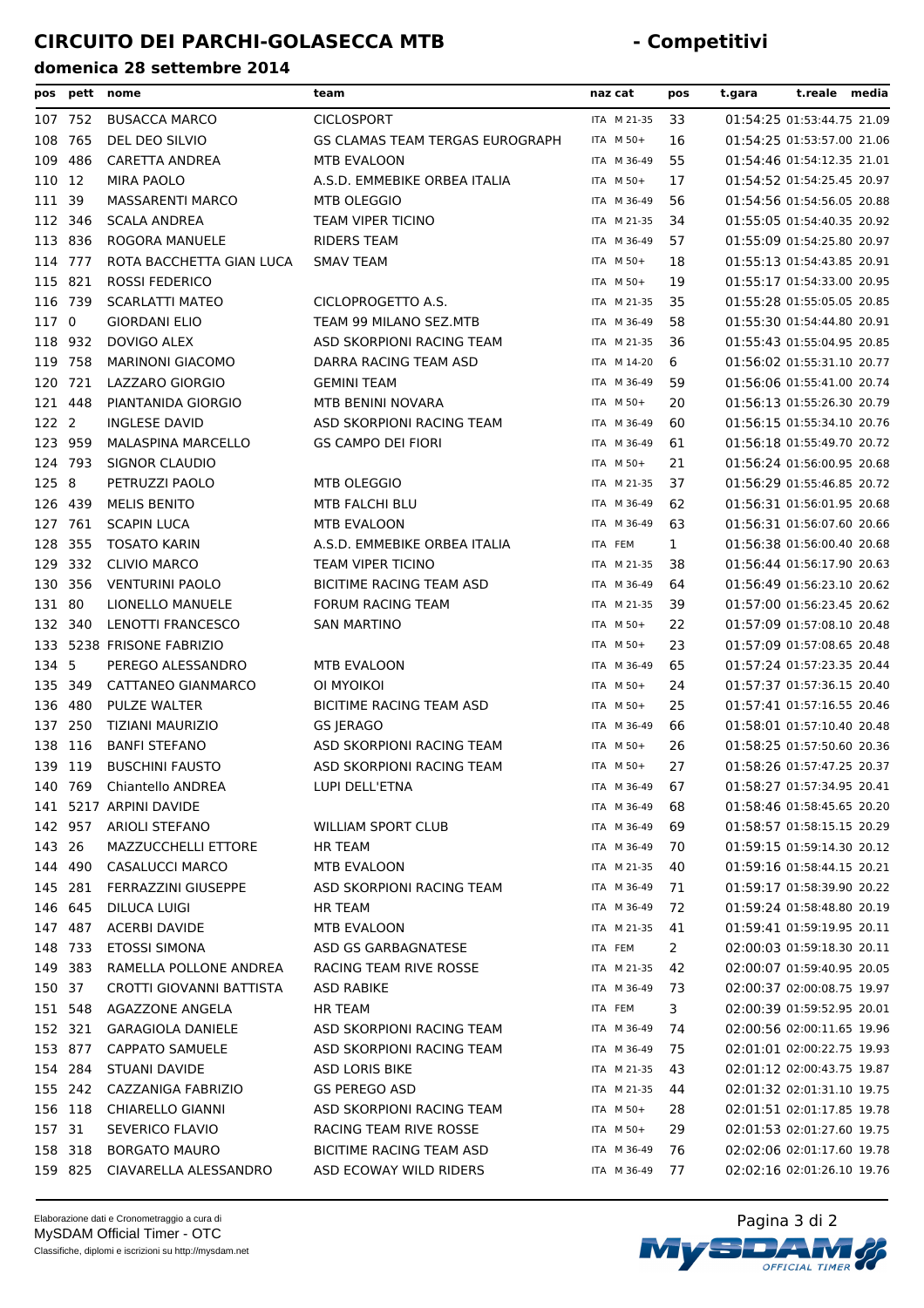| pos     | pett    | nome                        | team                           | naz cat     | pos            | t.gara | t.reale media              |  |
|---------|---------|-----------------------------|--------------------------------|-------------|----------------|--------|----------------------------|--|
| 160 198 |         | ZANCHETTA ANDREA            | BICITIME RACING TEAM ASD       | ITA M 36-49 | 78             |        | 02:02:28 02:01:50.75 19.69 |  |
| 161 435 |         | RAIMONDI ALBERTO            | TEAM VIPER TICINO              | ITA M 36-49 | 79             |        | 02:02:29 02:01:54.10 19.68 |  |
| 162     | 399     | PARISOTTO LUCA              | MTB EVALOON                    | ITA M 21-35 | 45             |        | 02:02:32 02:01:57.55 19.67 |  |
| 163 797 |         | <b>ROSATO FILIPPO</b>       | MTB BENINI NOVARA              | ITA M 21-35 | 46             |        | 02:02:35 02:01:48.00 19.70 |  |
| 164     | 438     | ROSELLI GIANLUCA            | SAV 95 ANNI VERDI NERVIANO     | ITA M 36-49 | 80             |        | 02:02:56 02:02:16.40 19.62 |  |
| 165 216 |         | SIBILIA MAURO               | BICITIME RACING TEAM ASD       | ITA M 36-49 | 81             |        | 02:02:57 02:02:56.50 19.52 |  |
| 166 302 |         | CALCATERRA SAMUELE          | TEAM VIPER TICINO              | ITA M 36-49 | 82             |        | 02:03:04 02:02:30.70 19.58 |  |
| 167     | 115     | <b>BONORA MASSIMO</b>       | ASD SKORPIONI RACING TEAM      | ITA M 36-49 | 83             |        | 02:03:07 02:02:30.70 19.58 |  |
| 168     | 77      | <b>BARBIERI FABIO</b>       | AIRBIKE                        | ITA M 21-35 | 47             |        | 02:03:32 02:02:59.50 19.51 |  |
| 169 224 |         | SAVELLI LEONARDO            | MTB EVALOON                    | ITA M 36-49 | 84             |        | 02:03:43 02:02:55.20 19.52 |  |
| 170 117 |         | DI CRISTOFALO GIORGIO       | ASD SKORPIONI RACING TEAM      | ITA M 50+   | 30             |        | 02:04:07 02:04:06.10 19.33 |  |
|         |         | 171 1117 COMERIO GIORGIO    | TX ACTIVE BIKE TEAM            | ITA M 50+   | 31             |        | 02:04:29 02:03:59.55 19.35 |  |
|         |         | 172 5207 PIGNOLO FABIO      | RACING TEAM RIVE ROSSE         | ITA M 36-49 | 85             |        | 02:04:55 02:04:54.75 19.21 |  |
| 173     |         | 1007 BRUNO FABIO            |                                | ITA M 21-35 | 48             |        | 02:05:19 02:05:19.00 19.15 |  |
| 174     | 219     | <b>MERELLI MATTEO</b>       | MTB EVALOON                    | ITA M 36-49 | 86             |        | 02:05:26 02:04:48.75 19.22 |  |
| 175     | 278     | <b>QUADRELLI DOMENICO</b>   | <b>SURSUM CORDA</b>            | ITA M 36-49 | 87             |        | 02:05:29 02:05:29.00 19.12 |  |
| 176     | 525     | <b>CASSANO MATTEO</b>       | <b>WILLIAM SPORT CLUB</b>      | ITA M 36-49 | 88             |        | 02:05:58 02:05:57.35 19.05 |  |
| 177     | 86      | <b>COLOMBO CARLO</b>        | AIRBIKE                        | ITA M 50+   | 32             |        | 02:06:16 02:05:39.55 19.09 |  |
| 178     | 891     | <b>BONZINI ANDREA</b>       | ASD ECOWAY WILD RIDERS         | ITA M 50+   | 33             |        | 02:06:22 02:05:48.35 19.07 |  |
| 179     | 808     | RIMOLDI RICCARDO            | ASD SKORPIONI RACING TEAM      | ITA M 14-20 | $\overline{7}$ |        | 02:06:28 02:06:27.35 18.97 |  |
| 180     | 201     | <b>BONCINELLI CRISTIANO</b> | MTB I GUFI                     | ITA M 36-49 | 89             |        | 02:06:55 02:06:12.25 19.01 |  |
| 181     |         | 5241 BALDASSARI MATTEO      |                                | ITA M 21-35 | 49             |        | 02:06:58 02:06:13.10 19.01 |  |
| 182 494 |         | SIGNORELLI FABIO            | MTB EVALOON                    | ITA M 36-49 | 90             |        | 02:07:30 02:07:29.45 18.82 |  |
| 183 774 |         | <b>BERTOLONE MASSIMO</b>    |                                | ITA M 36-49 | 91             |        | 02:07:33 02:06:42.75 18.94 |  |
| 184 90  |         | SANTANGELO MATTIA           | <b>BORGA CYCLES TEAM</b>       | ITA M 14-20 | 8              |        | 02:07:53 02:07:13.10 18.86 |  |
| 185 223 |         | <b>TANDURELLA FABRIZIO</b>  | MTB EVALOON                    | ITA M 36-49 | 92             |        | 02:07:54 02:07:18.50 18.85 |  |
| 186     |         | 1120 SPERONI CARDI ROBERTO  | BICITIME RACING TEAM ASD       | ITA M 36-49 | 93             |        | 02:07:55 02:07:06.60 18.88 |  |
| 187     | 566     | <b>BALLACCI ENRICO</b>      | <b>HR TEAM</b>                 | ITA M 36-49 | 94             |        | 02:07:56 02:07:55.25 18.76 |  |
| 188     | 534     | <b>TRAPANI MARCO</b>        | TEAM VIPER TICINO              | ITA M 21-35 | 50             |        | 02:07:56 02:07:03.20 18.88 |  |
| 189 25  |         | LUPONE STEFANO              | <b>FORUM RACING TEAM</b>       | ITA M 36-49 | 95             |        | 02:08:03 02:07:19.90 18.84 |  |
| 190 483 |         | VASCONI JONATHAN            | ASD CAFFARO TEAM               | ITA M 36-49 | 96             |        | 02:08:19 02:07:48.00 18.77 |  |
| 191 49  |         | PRESTINONI ANDREA           | ---SULZ DULZ---                | ITA M 21-35 | 51             |        | 02:08:44 02:08:43.55 18.64 |  |
| 192 580 |         | <b>COSENTINO FABIO</b>      | DARRA RACING TEAM ASD          | ITA M 14-20 | 9              |        | 02:08:51 02:08:20.50 18.70 |  |
|         | 193 194 | <b>BANFI STEFANO</b>        | ALTA VALTELLINA BIKE ASD       | ITA M 36-49 | 97             |        | 02:09:44 02:08:51.15 18.62 |  |
| 194 17  |         | ROSSI ANDREA                | <b>TEAM VIPER TICINO</b>       | ITA M 36-49 | 98             |        | 02:10:23 02:09:36.55 18.51 |  |
| 195 385 |         | RUGGIERI LORENZO            | ASD SKORPIONI RACING TEAM      | ITA M 36-49 | 99             |        | 02:10:26 02:09:41.20 18.50 |  |
| 196 750 |         | ZANZOTTERA SIMONE           | <b>US LEGNANESE</b>            | ITA M 36-49 | 100            |        | 02:10:30 02:10:29.80 18.39 |  |
| 197 749 |         | <b>BARBOTTI MAURIZIOQ</b>   | LEGNANESE                      | ITA M 36-49 | 101            |        | 02:10:30 02:09:59.75 18.46 |  |
| 198 226 |         | PINNA ANTONIO               | MTB EVALOON                    | ITA M 36-49 | 102            |        | 02:10:31 02:10:30.15 18.39 |  |
| 199 447 |         | <b>CRESTANI MARINA</b>      | MTB BENINI NOVARA              | ITA FEM     | 4              |        | 02:10:49 02:10:02.95 18.45 |  |
| 200 948 |         | <b>BIANCHI GIUSEPPE</b>     | DARRA RACING TEAM ASD          | ITA M 50+   | 34             |        | 02:11:39 02:10:56.55 18.32 |  |
| 201 3   |         | <b>FIGINI ANGELO</b>        | TEAM MTB BEE AND BIKE-BREGNANO | ITA M 36-49 | 103            |        | 02:11:43 02:11:12.70 18.29 |  |
|         | 202 382 | <b>SAPORITI LUCA</b>        | CRAL BANCA POPOLARE BERGAMO    | ITA M 36-49 | 104            |        | 02:12:21 02:11:44.25 18.21 |  |
|         |         | 203 5001 MARTINELLO VANNI   | <b>INDIVIDUALE</b>             | ITA M 50+   | 35             |        | 02:12:46 02:12:03.70 18.17 |  |
|         | 204 897 | CAVA ADRIANO                | ASD ALL4CYCLING-BDC-FORUM TEAM | ITA M 36-49 | 105            |        | 02:13:07 02:12:16.50 18.14 |  |
| 205 245 |         | <b>GOVERNI STEFANO</b>      | <b>GS CICLI BATTISTELLA</b>    | ITA M 36-49 | 106            |        | 02:13:08 02:12:36.50 18.09 |  |
|         | 206 472 | JACKSON JANINE              | <b>BORGA CYCLES TEAM</b>       | ITA FEM     | 5.             |        | 02:13:08 02:12:20.15 18.13 |  |
|         | 207 212 | FORMISANO LORENZO           | HR TEAM                        | ITA M 21-35 | 52             |        | 02:13:20 02:12:30.30 18.11 |  |
| 208 920 |         | CALCATERRA GIUSEPPE         | <b>GS CICLI BATTISTELLA</b>    | ITA M 50+   | 36             |        | 02:13:37 02:12:57.70 18.05 |  |
| 209 463 |         | <b>BIANCHI MAURO</b>        | <b>TERNATESE</b>               | ITA M 36-49 | 107            |        | 02:14:07 02:13:34.00 17.96 |  |
|         | 210 287 | <b>BUZZETTI MAURO</b>       | BICITIME RACING TEAM ASD       | ITA M 36-49 | 108            |        | 02:14:21 02:13:31.15 17.97 |  |
|         |         | 211 5236 PATRINI NICOLA     |                                | ITA M 36-49 | 109            |        | 02:14:35 02:14:34.25 17.83 |  |
|         |         | 212 754 RESTIVO PIETRO      | TEAM MTB LOMAZZO               | ITA M 36-49 | 110            |        | 02:14:35 02:14:01.40 17.90 |  |

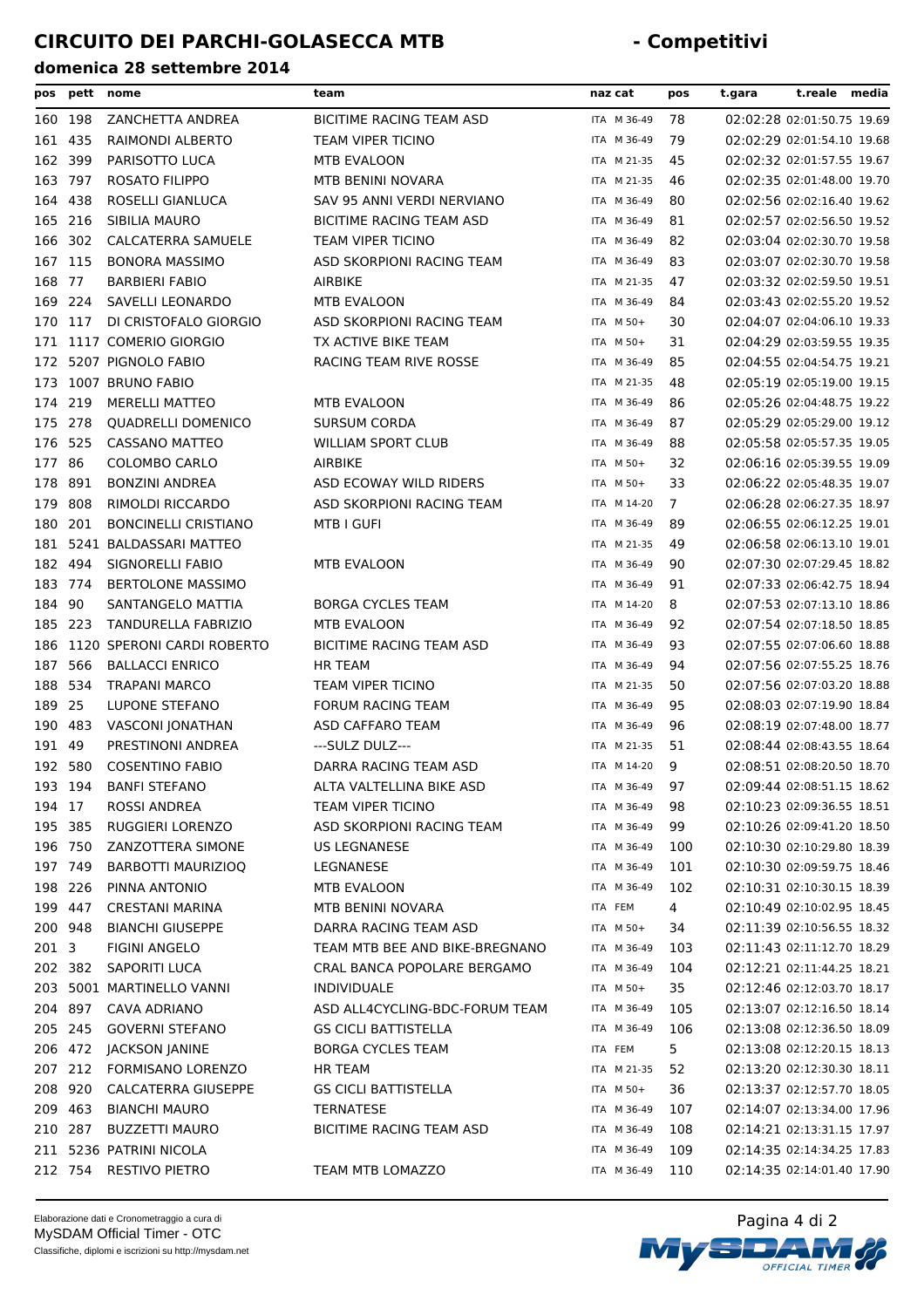| pos     | pett    | nome                        | team                          | naz cat     | pos            | t.gara | t.reale media              |  |
|---------|---------|-----------------------------|-------------------------------|-------------|----------------|--------|----------------------------|--|
|         | 213 605 | <b>BRUNO MASSIMILIANO</b>   | ---SuLz DuLz---               | ITA M 36-49 | 111            |        | 02:14:39 02:14:06.15 17.89 |  |
|         | 214 206 | <b>SCAPIN DAVIDE</b>        | <b>HR TEAM</b>                | ITA M 50+   | 37             |        | 02:14:49 02:14:09.80 17.88 |  |
| 215     | 111     | <b>TROFEI DANIELE</b>       | ASD SKORPIONI RACING TEAM     | ITA M 21-35 | 53             |        | 02:14:55 02:14:13.70 17.87 |  |
| 216     | 601     | ROSA MASSIMO                | ---SULZ DULZ---               | ITA M 36-49 | 112            |        | 02:14:59 02:14:58.50 17.78 |  |
| 217     | 796     | MERENDINO AGOSTINO          | ASD CASSINIS CYCLING TEAM     | ITA M 21-35 | 54             |        | 02:15:42 02:15:41.90 17.68 |  |
| 218     | 945     | <b>BAIGUERA MASSIMO</b>     | KTM PROTEK TORREVILLA MTB ASD | ITA M 36-49 | 113            |        | 02:16:01 02:16:00.75 17.64 |  |
| 219     | 67      | STANGANELLO ROBERTO         | DARRA RACING TEAM ASD         | ITA M 21-35 | 55             |        | 02:16:44 02:16:02.65 17.64 |  |
|         | 220 744 | <b>CODEGONI SIMONE</b>      | DARRA RACING TEAM ASD         | ITA M 36-49 | 114            |        | 02:16:53 02:15:58.70 17.64 |  |
|         | 221 778 | <b>GUZZI MATTEO</b>         |                               | ITA M 36-49 | 115            |        | 02:17:07 02:16:31.95 17.57 |  |
| 222     | 523     | <b>TIRSI GIANLUCA</b>       | A.S.D. EMMEBIKE ORBEA ITALIA  | ITA M 21-35 | 56             |        | 02:17:29 02:16:45.45 17.54 |  |
|         | 223 113 | <b>MORONI GIAMPIERO</b>     | ASD SKORPIONI RACING TEAM     | ITA M 50+   | 38             |        | 02:17:30 02:16:44.15 17.55 |  |
| 224 427 |         | <b>RAMON VERA</b>           | RACING TEAM RIVE ROSSE        | ITA FEM     | 6              |        | 02:17:36 02:16:52.15 17.53 |  |
|         | 225 450 | <b>SCIOLI ANDREA</b>        | <b>TEAM MTB LOMAZZO</b>       | ITA M 36-49 | 116            |        | 02:17:55 02:17:00.15 17.51 |  |
|         | 226 647 | <b>GRIGGIO ANDREA</b>       | AIRBIKE                       | ITA M 36-49 | 117            |        | 02:18:49 02:18:48.70 17.28 |  |
| 227     |         | 5212 MELOTTO ALESSANDRO     |                               | ITA M 36-49 | 118            |        | 02:18:53 02:18:03.55 17.38 |  |
| 228     | 249     | ZORZAN LUCA                 | <b>BRIKO SQUADRA CORSE</b>    | ITA M 36-49 | 119            |        | 02:19:08 02:18:09.45 17.37 |  |
| 229     | 367     | <b>GASTALDO GIULIO</b>      | CRAL BANCA POPOLARE BERGAMO   | ITA M 36-49 | 120            |        | 02:19:28 02:18:51.45 17.28 |  |
| 230     | 787     | SANTI ALESSANDRO            | CM <sub>2</sub> ASD           | ITA M 36-49 | 121            |        | 02:19:35 02:18:34.00 17.32 |  |
|         | 231 416 | <b>MARI ANDREA</b>          | PAVAN FREE BIKE ASD           | ITA M 36-49 | 122            |        | 02:20:00 02:19:59.65 17.14 |  |
|         | 232 768 | <b>GIRIGLIANO PIERO</b>     | BICITIME RACING TEAM ASD      | ITA M 36-49 | 123            |        | 02:20:06 02:19:11.00 17.24 |  |
| 233 89  |         | <b>BARDELLI CLAUDIO</b>     | DAMAR 2.0                     | ITA M 36-49 | 124            |        | 02:20:22 02:19:41.20 17.18 |  |
| 234     | 474     | LANARO MASSIMILIANO         | DAMAR 2.0                     | ITA M 36-49 | 125            |        | 02:20:22 02:19:31.00 17.20 |  |
|         | 235 627 | ROSSETTO IVANO              | ASD DAMAR 2.0                 | ITA M 36-49 | 126            |        | 02:20:23 02:19:40.10 17.18 |  |
|         | 236 106 | <b>VERZENI GIOVANNI</b>     | <b>HR TEAM</b>                | ITA M 50+   | 39             |        | 02:20:24 02:20:23.40 17.09 |  |
|         | 237 648 | STABELLI MARINO             | TEAM VIPER TICINO             | ITA M 50+   | 40             |        | 02:21:14 02:20:30.00 17.08 |  |
|         |         | 238 5215 RIMOLDI EDOARDO    |                               | ITA M 50+   | 41             |        | 02:21:21 02:20:34.20 17.07 |  |
|         | 766     |                             |                               |             |                |        |                            |  |
| 239     | 767     | <b>VERRENGIA ITALO</b>      | ASD SKORPIONI RACING TEAM     | ITA M 36-49 | 127            |        | 02:21:34 02:21:04.45 17.01 |  |
| 240     |         | <b>CURIONI MASSIMILIANO</b> |                               | ITA M 36-49 | 128            |        | 02:21:37 02:20:51.25 17.03 |  |
|         | 241 929 | DAVERIO MASSIMILIANO        | ---SULZ DULZ---               | ITA M 36-49 | 129            |        | 02:21:53 02:21:21.60 16.97 |  |
| 242 715 |         | RENDA ALESSANDRO            | ---SULZ DULZ---               | ITA M 36-49 | 130            |        | 02:21:53 02:21:20.75 16.97 |  |
|         | 243 478 | <b>FERRARI RUBEN</b>        | ASD RED BIKE CAFFARO TEAM     | ITA M 21-35 | 57             |        | 02:22:01 02:21:23.90 16.97 |  |
|         | 244 626 | <b>PARISE CRISTIAN</b>      | AIRBIKE                       | ITA M 36-49 | 131            |        | 02:22:31 02:21:39.30 16.94 |  |
|         | 245 588 | <b>GIUDICI CLAUDIO</b>      | ASD SKORPIONI RACING TEAM     | ITA M 50+   | 42             |        | 02:22:33 02:21:57.40 16.90 |  |
| 246 48  |         | <b>MANCIN CLAUDIO</b>       | HR TEAM                       | ITA M 21-35 | 58             |        | 02:25:13 02:24:33.55 16.60 |  |
|         |         | 247 469 BEVILACQUA LUIGI    | ASD SKORPIONI RACING TEAM     | ITA M 36-49 | 132            |        | 02:26:27 02:25:55.55 16.44 |  |
|         |         | 248 5227 FILOMENA MASSIMO   |                               | ITA M 36-49 | 133            |        | 02:26:34 02:25:40.10 16.47 |  |
|         | 249 266 | <b>CUCCHETTI GIUSEPPE</b>   | ASD SKORPIONI RACING TEAM     | ITA M 36-49 | 134            |        | 02:26:48 02:26:47.45 16.34 |  |
|         | 250 238 | LANDONIO STEFANO            | <b>ASD HELIOS</b>             | ITA M 36-49 | 135            |        | 02:27:38 02:26:39.80 16.36 |  |
|         | 251 746 | <b>CORATTI CARLO</b>        | DARRA RACING TEAM             | ITA M 50+   | 43             |        | 02:30:51 02:30:05.75 15.98 |  |
|         | 252 317 | <b>LEONI PAOLO</b>          | GS JERAGO                     | ITA M 36-49 | 136            |        | 02:32:03 02:31:09.45 15.87 |  |
| 253 29  |         | <b>CIRELLA EMANUELE</b>     | RACING TEAM RIVE ROSSE        | ITA M 36-49 | 137            |        | 02:32:11 02:32:11.00 15.77 |  |
|         | 254 954 | MONETA STEFANO              | <b>ASD HELIOS</b>             | ITA FEM     | 7 <sup>7</sup> |        | 02:32:45 02:31:46.95 15.81 |  |
|         | 255 306 | <b>TRECCHI PAOLO</b>        | <b>TERNATESE</b>              | ITA M 50+   | 44             |        | 02:33:35 02:32:51.30 15.70 |  |
|         | 256 811 | <b>ROSSI GIANLUCA</b>       | MTB EVALOON                   | ITA M 36-49 | 138            |        | 02:36:45 02:36:06.90 15.37 |  |
| 257 34  |         | <b>FERRARI MARCO</b>        | RACING TEAM RIVE ROSSE        | ITA M 36-49 | 139            |        | 02:36:46 02:35:53.55 15.39 |  |
|         | 258 470 | <b>BEVILACQUA DENIS</b>     | ASD SKORPIONI RACING TEAM     | ITA M 21-35 | 59             |        | 02:36:52 02:36:21.35 15.34 |  |
| 259 59  |         | FERRAZZI DARIO              | S.C. CASSANESE                | ITA M 50+   | 45             |        | 02:37:04 02:36:07.00 15.37 |  |
|         | 260 553 | BRANDAZZA ALESSANDRO        | <b>OXYGEN TRIATHLON ASD</b>   | ITA M 21-35 | 60             |        | 02:39:26 02:38:25.95 15.14 |  |
|         | 261 331 | <b>MONTI ANDREA</b>         | KTM PROTEK TORREVILLA MTB ASD | ITA M 36-49 | 140            |        | 02:41:09 02:40:24.25 14.96 |  |
|         | 262 360 | <b>BORRONI MAURO</b>        | <b>TEAM SCOUT/NUKEPROOF</b>   | ITA M 36-49 | 141            |        | 02:41:18 02:40:35.40 14.94 |  |
|         |         | 263 1500 VERGERIO MORRIS    | ASD EMISSIONI ZERO            | ITA M 36-49 | 142            |        | 02:41:51 02:40:52.00 14.91 |  |
|         |         | 264 5406 STEFANONI MARCO    |                               | ITA M 36-49 | 143            |        | 02:48:58 02:48:04.40 14.27 |  |
| 265 78  |         | <b>BASSANI PIERLUIGI</b>    | AIRBIKE                       | ITA M 36-49 | 144            |        | 02:49:05 02:48:27.50 14.24 |  |
|         |         |                             |                               |             |                |        |                            |  |

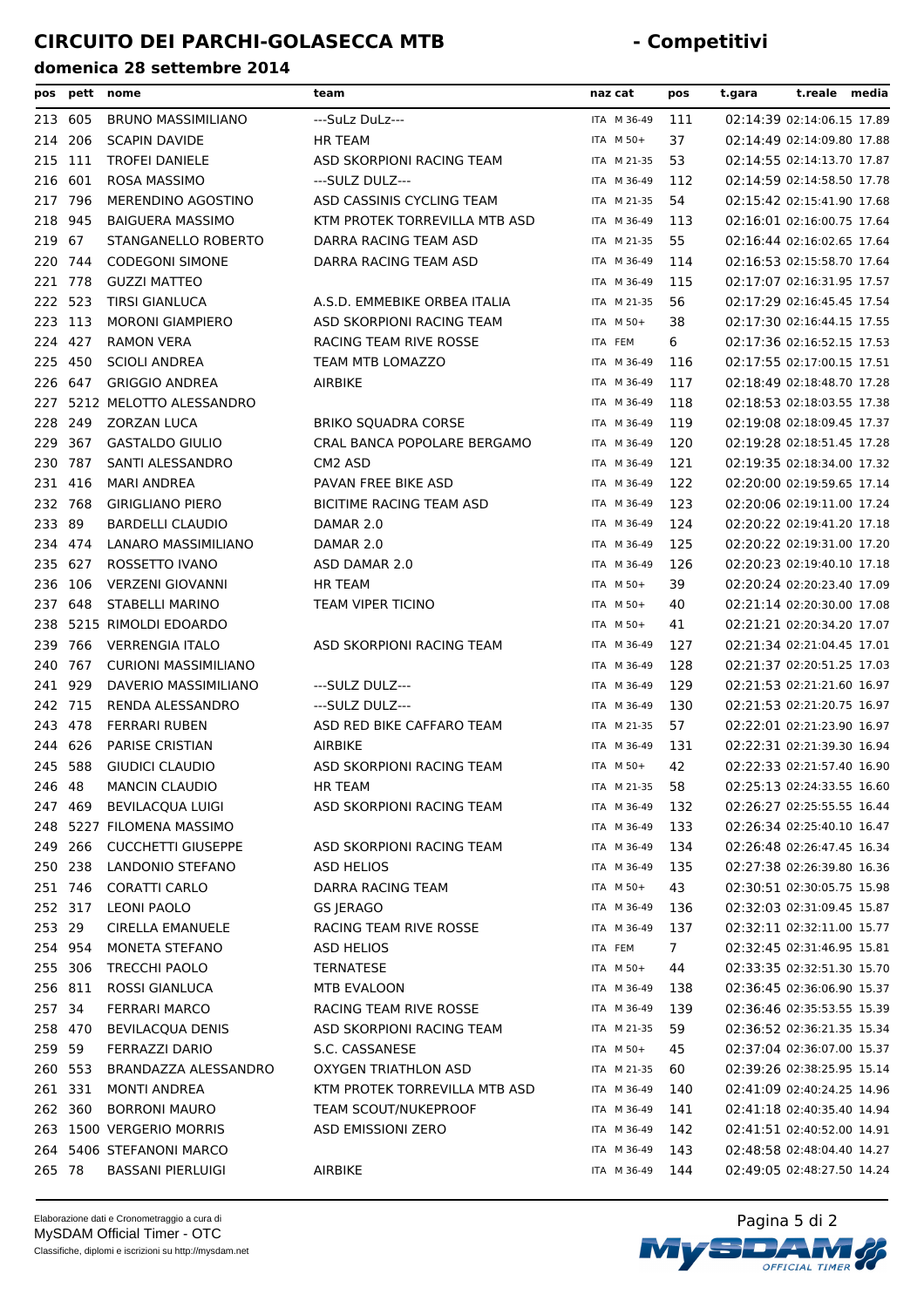| pos            |                | pett nome                 | team                          | naz cat     | pos | t.gara | t.reale                    | media |
|----------------|----------------|---------------------------|-------------------------------|-------------|-----|--------|----------------------------|-------|
| 266 68         |                | MILANI RICCARDO           | DARRA RACING TEAM ASD         | ITA M 50+   | 46  |        | 02:49:54 02:44:02.30 14.63 |       |
| 267            |                | 5239 FERRARI FABIO        |                               | ITA M 36-49 | 145 |        | 02:49:58 02:49:04.80 14.19 |       |
| 268            | 892            | <b>MAROTTA FRANCESCO</b>  | ASD ECOWAY WILD RIDERS        | ITA M 36-49 | 146 |        | 02:50:46 02:50:04.85 14.11 |       |
| 269            | 895            | <b>TODESCO DANIELA</b>    | ASD ECOWAY WILD RIDERS        | ITA FEM     | 8   |        | 02:55:49 02:54:56.55 13.71 |       |
| 270            | 256            | <b>BULGARI CESARE</b>     | DARRA RACING TEAM ASD         | ITA M 36-49 | 147 |        | 03:00:43 02:59:51.85 13.34 |       |
| 271            | 963            | <b>BOSÈ GIANCARLO</b>     | A.S.D. GEMINI TEAM            | ITA M 50+   | 47  |        | 03:14:30 03:13:35.40 12.39 |       |
| 272            | 788            | <b>BIATTA SERGIO</b>      | <b>GEMINI TEAM</b>            | ITA M 50+   | 48  |        | 03:14:30 03:13:29.35 12.40 |       |
| 273            | 1              | DELLA VEDOVA GIUSEPPE     | <b>GEMINI TEAM</b>            | ITA M 36-49 | 148 |        | 03:14:31 03:13:30.10 12.40 |       |
| 274            | 500            | <b>QUIRCI SERGIO</b>      | <b>GEMINI TEAM</b>            | ITA M 36-49 | 149 |        | 03:14:32 03:13:34.40 12.39 |       |
| 275            | 501            | <b>QUIRCI ROBERTO</b>     | <b>GEMINI TEAM</b>            | ITA M 36-49 | 150 |        | 03:14:32 03:13:32.75 12.40 |       |
| 276            | 764            | MAZZUCCHELLI MARCO        | A.S.D. GEMINI TEAM            | ITA M 36-49 | 151 |        | 03:16:57 03:16:56.90 12.18 |       |
| 277            | 799            | ARRICIATI ALESSANDRO      | <b>GEMINI TEAM</b>            | ITA M 36-49 | 152 |        | 03:17:39 03:16:45.50 12.19 |       |
| 278            | 790            | ZANELLO UGO OTTAVIANO     | <b>GEMINI TEAM</b>            | ITA M 50+   | 49  |        | 03:19:28 03:18:32.85 12.08 |       |
| 279            | 789            | <b>BARBIERI MAURO</b>     | <b>GEMINI TEAM</b>            | ITA M 36-49 | 153 |        | 03:30:00 03:29:02.70 11.48 |       |
| <b>DNF 82</b>  |                | LISCIANDRELLO FABIO       | TEAM MTB LOMAZZO              | ITA M 36-49 |     |        | 00:00:00 00:00:00.00       |       |
| <b>DNF 83</b>  |                | ZANESCO ALESSANDRO        | <b>TEAM VIPER TICINO</b>      | ITA M 21-35 |     |        | 00:00:00 00:00:00.00       |       |
|                | <b>DNF 108</b> | MISURACA ANTONIO          | ASD SKORPIONI RACING TEAM     | ITA M 36-49 |     |        | 00:00:00 00:00:00.00       |       |
|                |                | DNF 9000 CASOTTO LUCA     | <b>HR TEAM</b>                | ITA M 36-49 |     |        | 00:00:00 00:00:00.00       |       |
|                |                | DNF 5408 PUCCIO GIUSEPPE  |                               | ITA M 21-35 |     |        | 00:00:00 00:00:00.00       |       |
|                |                | DNF 5237 GAZZARA GIANLUCA |                               | ITA M 21-35 |     |        | 00:00:00 00:00:00.00       |       |
|                |                | DNF 1100 SPILLER ANGELO   | ASD TEAM USLENGHI             | ITA M 36-49 |     |        | 00:00:00 00:00:00.00       |       |
|                | <b>DNF 961</b> | <b>BRAGALINI VIRGINIO</b> | <b>GEMINI TEAM</b>            | ITA M 50+   |     |        | 00:00:00 00:00:00.00       |       |
|                | <b>DNF 823</b> | <b>BONALDA GRAZIANO</b>   | LA CA DI RAN RASCHIANI        | ITA M 36-49 |     |        | 00:00:00 00:00:00.00       |       |
|                | <b>DNF 784</b> | DE MICHELE VINCENZO       | <b>ASD SICANI BIKE</b>        | ITA M 21-35 |     |        | 00:00:00 00:00:00.00       |       |
|                | <b>DNF 734</b> | <b>RUFFINI DAVIDE</b>     | <b>MTB EVALOON</b>            | ITA M 36-49 |     |        | 00:00:00 00:00:00.00       |       |
|                | <b>DNF 568</b> | <b>TRABUCCO FILIPPO</b>   | <b>RACING TEAM RIVE ROSSE</b> | ITA M 21-35 |     |        | 00:00:00 00:00:00.00       |       |
|                | <b>DNF 542</b> | <b>BOSI LUIGI</b>         | ASD SKORPIONI RACING TEAM     | ITA M 36-49 |     |        | 00:00:00 00:00:00.00       |       |
|                | <b>DNF 405</b> | <b>GALLON ALEX</b>        | <b>ASD LORIS BIKE</b>         | ITA M 21-35 |     |        | 00:00:00 00:00:00.00       |       |
|                | <b>DNF 328</b> | <b>RUSSO GAETANO</b>      | <b>SAN MARTINO</b>            | ITA M 50+   |     |        | 00:00:00 00:00:00.00       |       |
|                | <b>DNF 305</b> | <b>FRUMENTO GIOVANNI</b>  | <b>GS TAVABIKE</b>            | ITA M 50+   |     |        | 00:00:00 00:00:00.00       |       |
|                | <b>DNF 225</b> | ROVERA GIULIA             | <b>MTB EVALOON</b>            | ITA FEM     |     |        | 00:00:00 00:00:00.00       |       |
| <b>DNF 205</b> |                | <b>FAVERO FABRIZIO</b>    | <b>HR TEAM</b>                | ITA M 36-49 |     |        | 00:00:00 00:00:00.00       |       |
|                | <b>DNF 129</b> | <b>BOCEDA STEFANO</b>     | ASD LISSONE MTB               | ITA M 50+   |     |        | 00:00:00 00:00:00.00       |       |
| <b>DNF 32</b>  |                | <b>MONGRANDI ALBERTO</b>  | RACING TEAM RIVE ROSSE        | ITA M 36-49 |     |        | 00:00:00 00:00:00.00       |       |
| <b>DNF 14</b>  |                | <b>BUSNELLI GIUSEPPE</b>  | <b>TEAM MTB LOMAZZO</b>       | ITA M 36-49 |     |        | 00:00:00 00:00:00.00       |       |

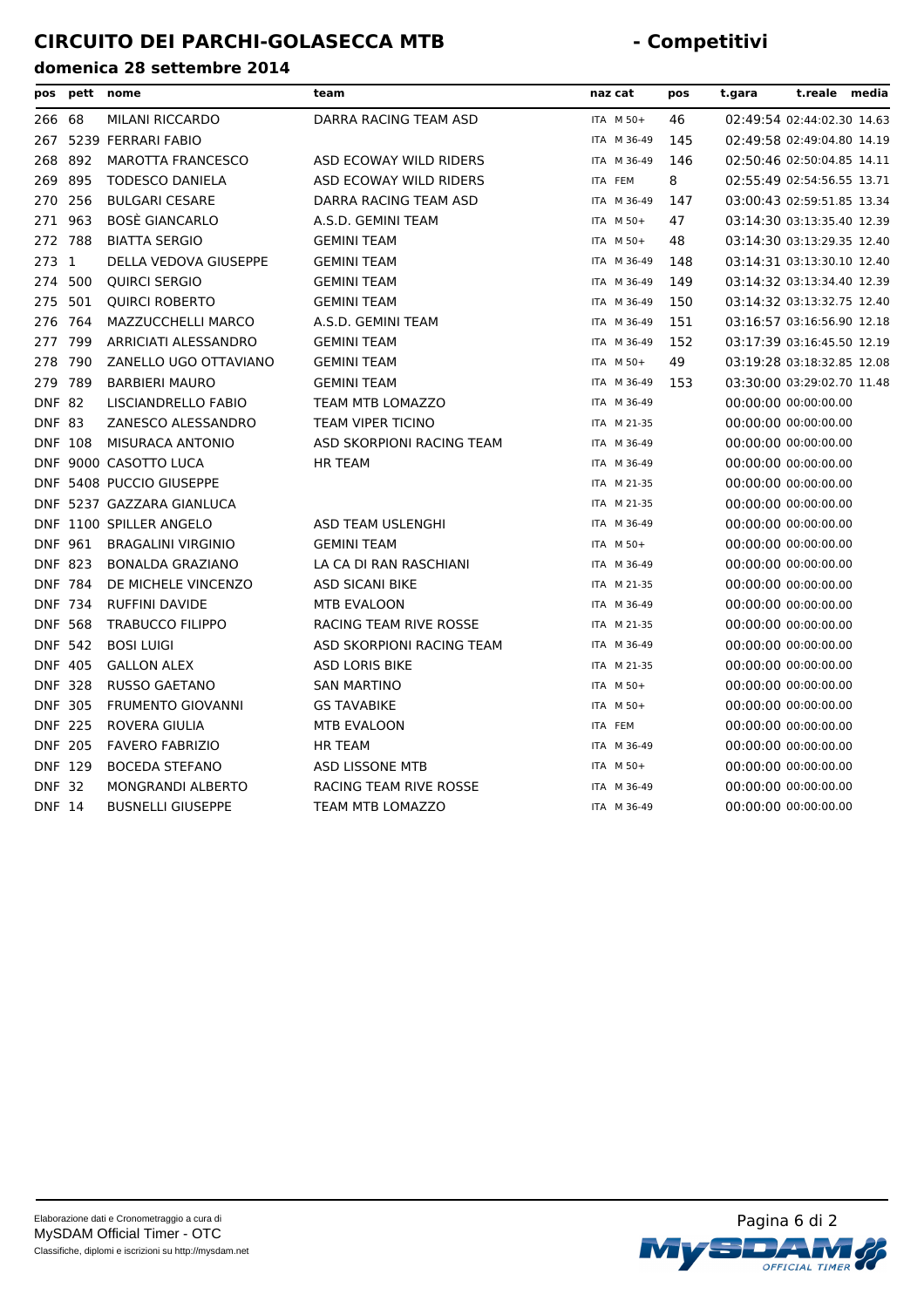| pos            |     | pett nome                   | team                            | naz cat     | pos                   | t.gara                     | t.reale media |  |
|----------------|-----|-----------------------------|---------------------------------|-------------|-----------------------|----------------------------|---------------|--|
| 1              | 860 | <b>REBESCHI MAURO</b>       | <b>HR TEAM</b>                  | ITA M 36-49 | -1                    | 00:49:50 00:49:28.20 24.25 |               |  |
| 2              | 802 | <b>FORMICHI FRANCESCO</b>   | SCUOLA MTB LAGO MAGGIORE        | ITA M 21-35 | 1                     | 00:50:28 00:50:01.15 23.99 |               |  |
| 3              | 849 | <b>BORTOLI KEVIN</b>        | ASD SKORPIONI RACING TEAM       | ITA M 14-20 | 1                     | 00:54:56 00:54:36.25 21.97 |               |  |
| 4              | 406 | <b>MANCUSO GIUSEPPE</b>     | ASD KTM VARESE                  | ITA M 21-35 | 2                     | 00:55:31 00:55:03.30 21.79 |               |  |
| 5              | 358 | MIGLIAVACCA AURELIO         | <b>HR TEAM</b>                  | ITA M 36-49 | 2                     | 00:57:27 00:56:48.00 21.12 |               |  |
| 6              | 13  | <b>ZANINI CLAUDIO</b>       | <b>TERNATESE</b>                | ITA M 36-49 | 3                     | 00:57:35 00:57:06.85 21.01 |               |  |
| $\overline{7}$ | 926 | <b>ASNAGHI MAURO</b>        | <b>SAN MARTINO</b>              | ITA M 36-49 | 4                     | 00:58:44 00:58:12.60 20.61 |               |  |
| 8              | 776 | <b>CORTI LAURO</b>          | BICITIME RACING TEAM ASD        | ITA M 21-35 | 3                     | 00:59:56 00:59:15.20 20.25 |               |  |
| 9              | 547 | DISCA GIANNI PIERO          | BICITIME RACING TEAM ASD        | ITA M 36-49 | 5                     | 01:01:20 01:00:49.10 19.73 |               |  |
| 10             | 656 | <b>CONFORTINI LUCA</b>      | PAVAN FREE BIKE ASD             | ITA M 36-49 | 6                     | 01:03:00 01:02:32.50 19.18 |               |  |
| 11             | 526 | <b>BELLARDITA ALFIO</b>     |                                 | ITA M 50+   | 1                     | 01:03:51 01:03:24.90 18.92 |               |  |
| 12             | 69  | <b>STURINI DAVIDE</b>       | DARRA RACING TEAM ASD           | ITA M 21-35 | 4                     | 01:05:13 01:04:36.70 18.57 |               |  |
| 13             | 745 | <b>FARAONE MARCO</b>        | DARRA RACING TEAM ASD           | ITA M 36-49 | 7                     | 01:05:19 01:04:51.15 18.50 |               |  |
| 14             | 743 | <b>MONTALBO ANDREA</b>      | DARRA RACING TEAM ASD           | ITA M 36-49 | 8                     | 01:07:00 01:06:31.55 18.03 |               |  |
| 15             | 53  | <b>MILAN GIORGIO</b>        | <b>TEAM EBS</b>                 | ITA M 36-49 | 9                     | 01:07:03 01:06:32.10 18.03 |               |  |
| 16             | 950 | <b>BASSI GIANCARLO</b>      | DARRA RACING TEAM ASD           | ITA M 36-49 | 10                    | 01:07:07 01:06:29.55 18.04 |               |  |
| 17             | 530 | <b>BIASIN ALESSIO</b>       | <b>HR TEAM</b>                  | ITA M 21-35 | 5                     | 01:08:00 01:07:19.80 17.82 |               |  |
| 18             | 197 | <b>GALLI STEFANO</b>        | A.S.D. EMMEBIKE ORBEA ITALIA    | ITA M 36-49 | 11                    | 01:08:53 01:08:06.90 17.61 |               |  |
| 19             | 652 | <b>ROSA ROBERTO</b>         | MTB EVALOON                     | ITA M 50+   | $\mathbf{2}^{\prime}$ | 01:08:57 01:08:27.85 17.52 |               |  |
| 20             |     | 5218 DELLA MORTE ALBERTO    |                                 | ITA M 36-49 | 12                    | 01:10:03 01:09:11.80 17.34 |               |  |
| 21             | 11  | CRISTINA GIANANDREA         | <b>HR TEAM</b>                  | ITA M 50+   | 3                     | 01:10:51 01:10:11.50 17.09 |               |  |
| 22             | 36  | <b>CRESPI GIANCARLO</b>     | <b>HR TEAM</b>                  | ITA M 50+   | 4                     | 01:11:05 01:10:22.00 17.05 |               |  |
| 23             | 488 | <b>BERNARDINELLO MARCO</b>  | <b>MTB EVALOON</b>              | ITA M 21-35 | 6                     | 01:11:34 01:11:00.90 16.89 |               |  |
| 24             | 362 | FINAZZI LUIGI               | <b>SAN MARTINO</b>              | ITA M 36-49 | 13                    | 01:11:42 01:10:52.65 16.93 |               |  |
| 25             | 751 | <b>BORGHESI DIEGO</b>       | ASD ALL4CYCLING-BDC-FORUM TEAM  | ITA M 36-49 | 14                    | 01:12:41 01:11:49.15 16.70 |               |  |
| 26             |     | 5410 SOMMARUGA IOVANNI      |                                 | ITA M 21-35 | 7                     | 01:12:56 01:12:02.95 16.65 |               |  |
| 27             | 62  | CASTELLUCCIO DANIELE        | ASD VALCERESIOBIKE              | ITA M 21-35 | 8                     | 01:13:11 01:13:10.60 16.39 |               |  |
| 28             | 314 | MELLA MATTIA                | ---SULZ DULZ---                 | ITA M 21-35 | 9                     | 01:14:05 01:13:34.95 16.30 |               |  |
| 29             | 742 | <b>NEMBRO ANDREA</b>        | DARRA RACING TEAM ASD           | ITA M 36-49 | 15                    | 01:14:41 01:13:57.00 16.22 |               |  |
| 30             | 98  | <b>BRUSA MARCO</b>          | <b>SURSUM CORDA</b>             | ITA M 36-49 | 16                    | 01:15:35 01:15:02.20 15.99 |               |  |
| 31             | 57  | <b>VELLA GIUSEPPE</b>       | SC CICLOAMATORI BORGOMANERO     | ITA M 21-35 | 10                    | 01:15:35 01:14:50.35 16.03 |               |  |
| 32             | 773 | MAGOSSO DANILLO             | ASD POLISPORTIVA PETTENASCO MTB | ITA M 50+   | 5.                    | 01:17:10 01:16:20.45 15.71 |               |  |
| 33             |     | 5229 MUCCHI ANDREA          |                                 | ITA M 21-35 | 11                    | 01:17:31 01:17:00.15 15.58 |               |  |
| 34             | 684 | LIPPOLIS MARTUCCI LUIGI     | ASD CICLON-STORE.IT             | ITA M 36-49 | 17                    | 01:17:33 01:17:05.20 15.56 |               |  |
| 35             |     | 5357 FREGONI SILVIO         |                                 | ITA M 36-49 | 18                    | 01:18:26 01:17:37.95 15.45 |               |  |
| 36             |     | 5216 RIGOLI RAFFAELE        |                                 | ITA M 36-49 | 19                    | 01:19:23 01:18:31.40 15.28 |               |  |
| 37             | 407 | PULVIRENTI FILADELFO MARIA  | EQUILIBRIO URBANO MILANO A.S.D. | ITA M 36-49 | 20                    | 01:25:57 01:25:06.85 14.09 |               |  |
| 38             | 639 | <b>BOVO STEFANO</b>         | <b>ASD LORIS BIKE</b>           | ITA M 36-49 | 21                    | 01:29:31 01:28:48.85 13.51 |               |  |
| 39             | 47  | <b>BOLDORINI FABIO</b>      | <b>HR TEAM</b>                  | ITA M 21-35 | 12                    | 01:29:35 01:28:50.45 13.50 |               |  |
| 40             | 91  | <b>GALLI EZIO</b>           | A.S.D. EMMEBIKE ORBEA ITALIA    | ITA M 36-49 | 22                    | 01:31:29 01:30:39.30 13.23 |               |  |
| 41             | 735 | MONGERA ROSSELLA            | <b>MTB EVALOON</b>              | ITA FEM     | $\mathbf{1}$          | 01:36:25 01:35:31.35 12.56 |               |  |
| 42             |     | 1000 COLOMBO GIUSEPPE       | MTB EVALOON                     | ITA M 50+   | 6                     | 01:37:24 01:37:19.45 12.32 |               |  |
| 43             | 195 | <b>BONORA MORENO</b>        | ASD SKORPIONI RACING TEAM       | ITA M 36-49 | 23                    | 01:38:53 01:38:52.85 12.13 |               |  |
| 44             | 737 | COLOMBO STEFANO ALEC        | MX PROJECT                      | ITA M 36-49 | 24                    | 01:42:13 01:42:12.75 11.74 |               |  |
| 45             | 683 | <b>BERTOLI ALESSANDRO</b>   | ASD SKORPIONI RACING TEAM       | ITA M 50+   | 7                     | 01:43:20 01:42:28.80 11.70 |               |  |
| 46             |     | 5233 PUGLIESE ROMEO         |                                 | ITA M 36-49 | 25                    | 01:43:54 01:42:58.25 11.65 |               |  |
| 47             | 46  | ZARAMELLA LUCA              | <b>BORGA CYCLES TEAM</b>        | ITA M 21-35 | 13                    | 01:44:04 01:43:27.35 11.59 |               |  |
| 48             | 15  | <b>VERNUCCIO ALESSANDRO</b> | <b>HR TEAM</b>                  | ITA M 50+   | 8                     | 01:46:32 01:45:42.55 11.35 |               |  |
| 49             | 255 | ROMAGNA CLARA               | DARRA RACING TEAM ASD           | ITA FEM     | 2                     | 01:49:10 01:48:11.55 11.09 |               |  |
| 50             | 27  | DUO DAVIDE                  | RACING TEAM RIVE ROSSE          | ITA M 36-49 | 26                    | 01:49:46 01:49:14.75 10.98 |               |  |
| 51             | 717 | CHIZZOLA MICHELE ORESTE     | A.S.D. EMMEBIKE ORBEA ITALIA    | ITA M 21-35 | 14                    | 01:49:57 01:49:14.00 10.98 |               |  |
| 52             | 257 | SILVERIO GIANMARIO          | DARRA RACING TEAM ASD           | ITA M 21-35 | 15                    | 01:50:25 01:49:51.90 10.92 |               |  |
| 53             | 9   | <b>MARRADI ALESSIO</b>      | <b>GEMINI TEAM</b>              | ITA M 36-49 | 27                    | 01:50:26 01:49:54.65 10.91 |               |  |
|                |     |                             |                                 |             |                       |                            |               |  |

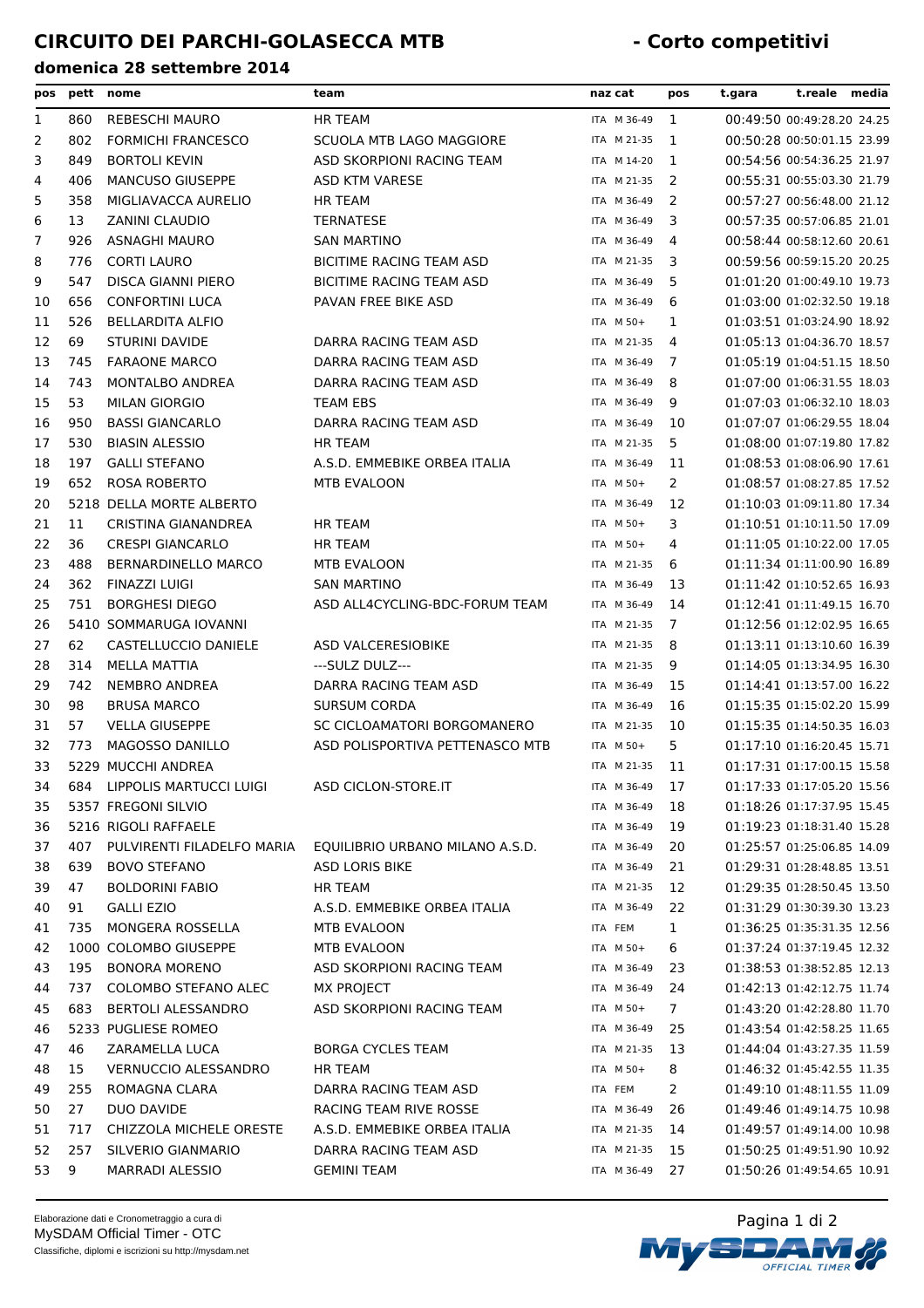| pos            | pett           | nome                        | team                           | naz cat     | pos                      | t.gara | t.reale                    | media |
|----------------|----------------|-----------------------------|--------------------------------|-------------|--------------------------|--------|----------------------------|-------|
| 54             | 550            | NONIS FEDERICO              | <b>HR TEAM</b>                 | ITA M 36-49 | 28                       |        | 01:50:55 01:50:21.10 10.87 |       |
| 55             | 780            | <b>TORRETTA MATTEO</b>      | OI MYOIKOI                     | ITA M 36-49 | 29                       |        | 01:52:49 01:52:22.25 10.67 |       |
| 56             |                | 5232 LA CORTE ROBERTO       |                                | ITA M 21-35 | 16                       |        | 01:54:37 01:54:11.10 10.50 |       |
| 57             | 411            | <b>RUOCCO SIMONE</b>        | BICITIME RACING TEAM ASD       | ITA M 21-35 | 17                       |        | 01:56:29 01:55:51.50 10.35 |       |
| 58             | 939            | <b>VETTORELLO DAVIDE</b>    | MTB BENINI NOVARA              | ITA M 21-35 | 18                       |        | 01:58:46 01:57:59.95 10.16 |       |
| 59             | 193            | <b>BOSINA MARCO</b>         |                                | ITA M 36-49 | 30                       |        | 02:02:16 02:02:15.70       | 9.81  |
| 60             |                | 5404 BRUSCA CLAUDIO         |                                | ITA M 36-49 | 31                       |        | 02:03:19 02:02:40.10       | 9.78  |
| 61             | 899            | <b>GORLA MAURO</b>          | ASD DAMAR 2.0                  | ITA M 36-49 | 32                       |        | 02:03:36 02:03:08.45       | 9.74  |
| 62             | 312            | <b>FRIGO SIMONE</b>         | ---SULZ DULZ---                | ITA M 21-35 | 19                       |        | 02:05:34 02:05:05.45       | 9.59  |
| 63             | 736            | <b>ALBERTINI DAVIDE</b>     | TEAM MTB LOMAZZO               | ITA M 36-49 | 33                       |        | 02:05:40 02:04:52.75       | 9.60  |
| 64             | 227            | <b>MASTRIA GIANCARLO</b>    | MTB EVALOON                    | ITA M 36-49 | 34                       |        | 02:07:09 02:06:39.50       | 9.47  |
| 65             | 681            | <b>CISTERNINO LUCA</b>      | ASD SKORPIONI RACING TEAM      | ITA M 50+   | 9                        |        | 02:07:57 02:07:17.55       | 9.42  |
| 66             | 885            | CONDO DANIELE               | <b>TEAM VIPER TICINO</b>       | ITA M 21-35 | 20                       |        | 02:09:08 02:09:07.65       | 9.29  |
| 67             |                | 5220 POLTRONIERI MATTEO     |                                | ITA M 36-49 | 35                       |        | 02:11:25 02:10:22.60       | 9.20  |
| 68             | 220            | <b>AIROLDI MARINO</b>       | <b>MTB EVALOON</b>             | ITA M 50+   | 10                       |        | 02:11:52 02:11:18.45       | 9.13  |
| 69             | 440            | <b>ZORZAN MASSIMO</b>       | ASD KTM VARESE                 | ITA M 36-49 | 36                       |        | 02:15:20 02:14:21.20       | 8.93  |
| 70             |                | 5407 MARMOLANO MARIA        |                                | ITA M 36-49 | 37                       |        | 02:17:21 02:16:21.35       | 8.80  |
| 71             | 858            | DELLA VEDOVA ERIKA          | <b>GEMINI TEAM</b>             | ITA FEM     | 3                        |        | 02:17:22 02:16:23.95       | 8.79  |
| 72             | 857            | CREMA ALESSANDRA            | <b>GEMINI TEAM</b>             | ITA FEM     | 4                        |        | 02:17:23 02:16:24.65       | 8.79  |
| 73             | 93             | <b>FRIGERIO PAOLO</b>       | ASD CASSINIS CYCLING TEAM      | ITA M 36-49 | 38                       |        | 02:17:32 02:16:30.40       | 8.79  |
| 74             | 791            | <b>CIAMARRA LUCA</b>        |                                | ITA M 36-49 | 39                       |        | 02:17:46 02:16:51.35       | 8.76  |
| 75             | 763            | <b>BOSE' CLAUDIO</b>        | <b>GEMINI TEAM</b>             | ITA M 36-49 | 40                       |        | 02:17:49 02:16:50.60       | 8.76  |
| 76             | 964            | <b>CORBO CALOGERO</b>       |                                | ITA M 50+   | 11                       |        | 02:17:50 02:16:49.75       | 8.77  |
| 77             | 449            | <b>MARRONE CLAUDIO</b>      | <b>CLUB MTB PROGETTO SPORT</b> | ITA M 50+   | 12                       |        | 02:18:00 02:17:07.15       | 8.75  |
| 78             | 396            | RUSSELLO GIANNI             | <b>CICLO PROGETTO ASD</b>      | ITA M 36-49 | 41                       |        | 02:18:05 02:17:11.90       | 8.74  |
| 79             | 298            | <b>FANTIN RICCARDO</b>      | ASD SKORPIONI RACING TEAM      | ITA M 14-20 | 2                        |        | 02:22:59 02:22:14.65       | 8.43  |
| 80             |                | 5231 CONTINI ROBERTO        |                                | ITA M 50+   | 13                       |        | 02:24:25 02:23:34.30       | 8.35  |
| 81             | 468            | <b>VILBI ALESSANDRO</b>     | ASD EQUIPE CORBETTESE          | ITA M 36-49 | 42                       |        | 02:28:39 02:28:00.40       | 8.10  |
| 82             | 898            | <b>BALLARE' MARCELLA</b>    |                                | <b>ITA</b>  | $\sim$                   |        | 02:31:52 02:30:53.65       | 7.95  |
| 83             | 795            | <b>BALLARE' ALICE</b>       |                                | <b>ITA</b>  | $\overline{\phantom{a}}$ |        | 02:31:52 02:31:52.00       | 7.90  |
| 84             | 94             | <b>FERRARIO GIANNI</b>      | <b>HR TEAM</b>                 | ITA M 36-49 | 43                       |        | 02:31:53 02:31:52.45       | 7.90  |
| 85             |                | 5405 GANASSINI CESARE       | MTB EVALOON                    | ITA M 50+   | 14                       |        | 02:36:44 02:36:04.75       | 7.68  |
| 86             | 97             | <b>AMERISE GIOVANNI</b>     | ASD KULAMULA MTB CREMONA       | ITA M 36-49 | 44                       |        | 02:38:39 02:38:38.10 7.56  |       |
| <b>DNF 955</b> |                | <b>CROSTA DAVIDE</b>        | ASD CICLI TURRI CARRERA        | ITA M 36-49 |                          |        | 00:00:00 00:00:00.00       |       |
|                | <b>DNF 436</b> | STRADA COSIMO               | SAV 95 ANNI VERDI NERVIANO     | ITA M 36-49 |                          |        | 00:00:00 00:00:00.00       |       |
| <b>DNF 23</b>  |                | PATARINO DOMENICO           | <b>HR TEAM</b>                 | ITA M 50+   |                          |        | 00:00:00 00:00:00.00       |       |
|                |                | DNF 5409 MARTIGNONI STEFANO |                                | ITA M 50+   |                          |        | 00:00:00 00:00:00.00       |       |

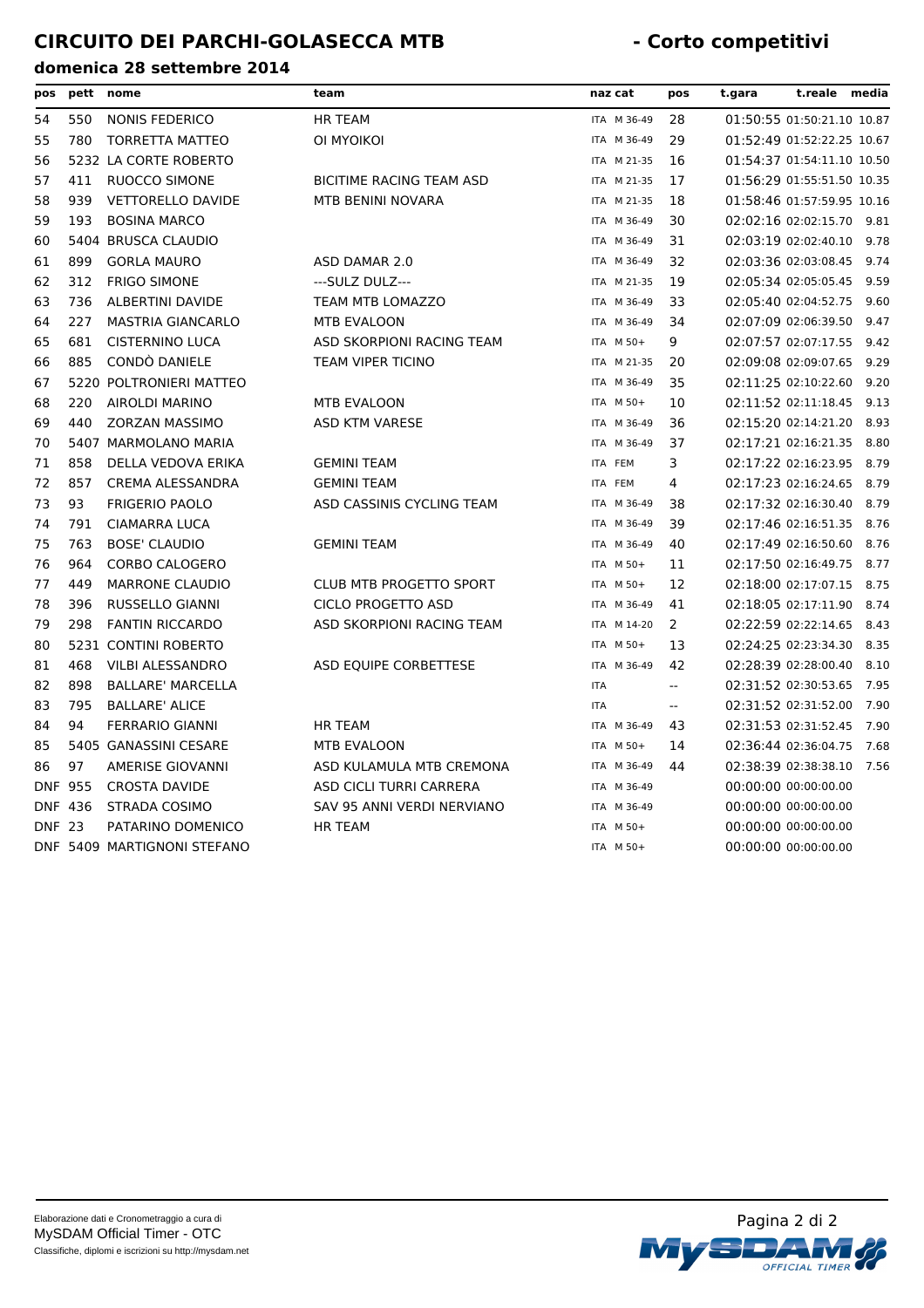# **CIRCUITO DEI PARCHI-GOLASECCA MTB - Corto non**

|               | pos pett | nome                    | team                         | naz cat     | pos | t.gara | t.reale                    | media |
|---------------|----------|-------------------------|------------------------------|-------------|-----|--------|----------------------------|-------|
|               | 635      | CORTI EUGENIO           | RAVIOLONI                    | ITA NC      |     |        | 01:20:43 01:20:02.30 14.99 |       |
| 2             |          | 1148 MILIONARIO ALBERTO |                              | ITA NC      |     |        | 01:23:41 01:22:39.60 14.51 |       |
| <b>DNF 75</b> |          | SUIGO SIMONE            | VENTUNO ZERO 55 CYCLING TEAM | ITA M 21-35 |     |        | $00:00:00$ $00:00:00.00$   |       |

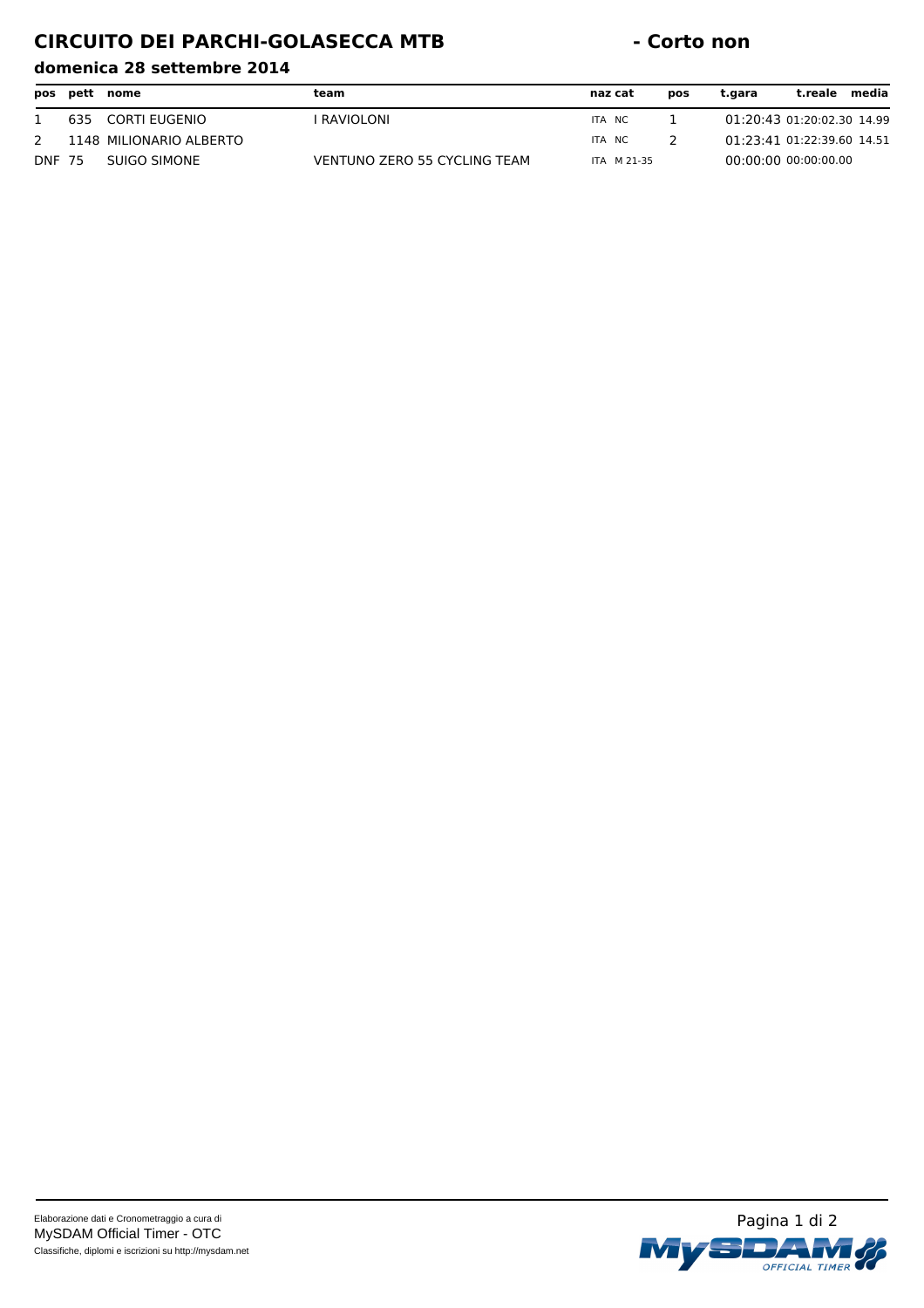# **CIRCUITO DEI PARCHI-GOLASECCA MTB - Elite**

|                |     | pos pett nome     | team                  | naz cat | pos | t.gara                     | t.reale | media |
|----------------|-----|-------------------|-----------------------|---------|-----|----------------------------|---------|-------|
|                | 222 | CATTANEO RICCARDO | BUSTESE OLONIA A.S.D. | ITA EL  |     | 01:38:10 01:38:09.15 24.45 |         |       |
| <b>DNF 221</b> |     | MARIANI VALENTINA | BUSTESE OLONIA A.S.D. | ITA EL  |     | 00:00:00 00:00:00.00       |         |       |

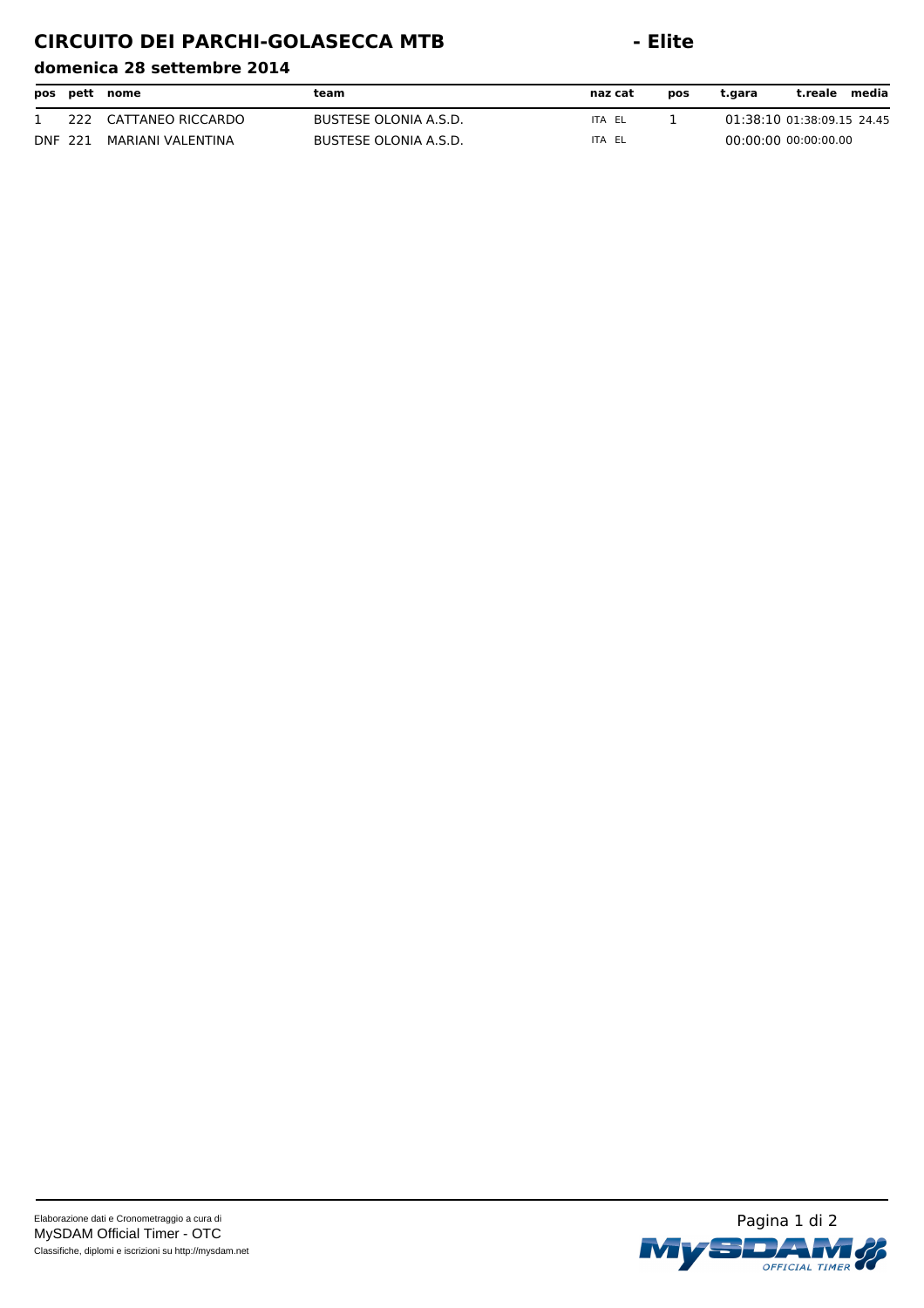| pos                 |     | pett nome                                            | team                                | naz cat          | pos            | t.gara | t.reale media                                            |  |
|---------------------|-----|------------------------------------------------------|-------------------------------------|------------------|----------------|--------|----------------------------------------------------------|--|
| 1                   | 120 | STROPPARO ANNABELLA                                  | TEAM HERSH AMICI DI ANNABELLA A.S.D | ITA NC           | 1              |        | 01:34:58 01:34:33.50 25.38                               |  |
| 2                   | 275 | MILANI MATTEO                                        |                                     | ITA NC           | $\overline{2}$ |        | 01:55:38 01:54:54.20 20.88                               |  |
| 3                   | 38  | <b>ANNONI MAURO</b>                                  |                                     | ITA NC           | 3              |        | 01:55:42 01:55:09.25 20.84                               |  |
| 4                   |     | 5165 COLOMBO KRISTIAN JURI                           |                                     | ITA NC           | 4              |        | 02:00:02 02:00:01.85 19.99                               |  |
| 5                   |     | 5096 DURANTE ALBERTO OLINDO                          |                                     | ITA NC           | 5              |        | 02:01:11 02:00:33.50 19.90                               |  |
| 6                   |     | 5100 POIANA ADRIANO                                  |                                     | ITA NC           | 6              |        | 02:02:26 02:02:25.45 19.60                               |  |
| 7                   |     | 1149 MARCHIORO ANDREA                                |                                     | ITA NC           | $\overline{7}$ |        | 02:02:59 02:02:58.45 19.51                               |  |
| 8                   |     | 5017 CATTANEO MASSIMO                                |                                     | ITA NC           | 8              |        | 02:03:05 02:02:28.45 19.59                               |  |
| 9                   |     | 5045 ROVERA LUIGI                                    | TEAM VARESE 2004                    | ITA NC           | 9              |        | 02:03:42 02:02:56.15 19.52                               |  |
| 10                  |     | 5272 MATTIUZ IGOR                                    | <b>INDIVIDUALE</b>                  | ITA NC           | 10             |        | 02:04:07 02:03:18.15 19.46                               |  |
| 11                  |     | 5039 ROSSI MAURO                                     | <b>HR TEAM</b>                      | ITA NC           | 11             |        | 02:05:35 02:04:51.40 19.22                               |  |
| 12                  |     | 5028 VALENTI ANDREA                                  |                                     | ITA NC           | 12             |        | 02:05:36 02:04:47.85 19.23                               |  |
| 13                  |     | 5065 BARBAINI GIUSEPPE                               | DARRA RACING TEAM ASD               | ITA NC           | 13             |        | 02:06:55 02:06:13.65 19.01                               |  |
| 14                  |     | 5240 DE IESU SABATO                                  |                                     | ITA NC           | 14             |        | 02:07:40 02:07:14.60 18.86                               |  |
| 15                  |     | 5275 SIBILIA MARCO                                   |                                     | ITA NC           | 15             |        | 02:07:58 02:07:09.60 18.87                               |  |
| 16                  |     | 5057 CALLONI RICCARDO                                |                                     | ITA NC           | 16             |        | 02:08:02 02:07:35.80 18.80                               |  |
| 17                  |     | 5235 CALABRESE LUIGI                                 |                                     | ITA NC           | 17             |        | 02:08:11 02:07:36.40 18.80                               |  |
| 18                  |     | 5336 CAGGIANO MAURO LUCIANO                          |                                     | ITA NC           | 18             |        | 02:08:13 02:07:22.20 18.84                               |  |
| 19                  | 70  | <b>LARIA MARCO</b>                                   | DARRA RACING TEAM ASD               | ITA NC           | 19             |        | 02:08:39 02:07:57.65 18.75                               |  |
| 20                  |     | 5046 ANCELLIERO CLAUDIO                              | <b>INDIVIDUALE</b>                  | ITA NC           | 20             |        | 02:09:18 02:09:17.50 18.56                               |  |
| 21                  | 20  | <b>VILLANO ADRIANO</b>                               | HR TEAM                             | ITA NC           | 21             |        | 02:09:42 02:08:55.35 18.61                               |  |
| 22                  |     | 5386 MENIN FABIO                                     |                                     | ITA NC           | 22             |        | 02:10:00 02:09:18.00 18.56                               |  |
| 23                  |     | 5118 BUSATTA LUCA                                    | ASD SKORPIONI RACING TEAM           | ITA NC           | 23             |        | 02:10:23 02:09:43.65 18.50                               |  |
| 24                  |     | 5341 FANTIN ALESSANDRO                               |                                     | ITA NC           | 24             |        | 02:10:40 02:09:55.00 18.47                               |  |
| 25                  |     | 5339 ZAMBON ALEXANDRO                                |                                     | ITA NC           | 25             |        | 02:11:03 02:11:02.10 18.31                               |  |
| 26                  |     | 5428 SALVINI MATTEO                                  |                                     | ITA NC           | 26             |        | 02:12:14 02:12:13.90 18.14                               |  |
| 27                  |     | 5276 FRANCHINI PAOLO                                 |                                     | ITA NC           | 27             |        | 02:12:18 02:12:17.65 18.14                               |  |
| 28                  |     | 5210 DALL'OSTO MAURO                                 |                                     | ITA NC           | 28             |        | 02:12:35 02:12:06.85 18.16                               |  |
| 29                  |     | 5430 LOMBARDO DOMENICO                               |                                     | ITA NC           | 29             |        | 02:12:48 02:11:46.70 18.21                               |  |
| 30                  |     | 5024 BERTOLA KATIA                                   | <b>MTB EVALOON</b>                  | ITA NC           | 30             |        | 02:13:11 02:12:24.00 18.12                               |  |
| 31                  |     | 5038 GANDOLFI GRAZIANO                               | <b>MTB EVALOON</b>                  | ITA NC           | 31             |        | 02:13:53 02:13:06.50 18.03                               |  |
| 32                  |     | 5301 AIRAGA FRANCESCO                                | <b>AIRBIKE</b>                      | ITA NC           | 32             |        | 02:14:01 02:13:12.00 18.01                               |  |
| 33                  |     | 5158 RAIMONDI FILIPPO                                | RASAERBA TEAM                       | ITA NC           | 33             |        | 02:14:16 02:13:37.15 17.96                               |  |
| 34                  |     | 5346 MONTECCHIO MAURIZIO                             |                                     | ITA NC           | 34             |        | 02:14:56 02:14:07.85 17.89                               |  |
| 35                  |     | 5234 NERVIANI DANIELE                                |                                     | ITA NC           | 35             |        | 02:15:38 02:15:38.00 17.69                               |  |
| 36                  | 40  | <b>BOERI JURI</b>                                    |                                     | SUI NC           | 36             |        | 02:15:45 02:14:57.00 17.78                               |  |
| 37                  |     | 5029 GAREGNANI CORRADO                               |                                     | ITA NC           | 37             |        | 02:20:44 02:20:08.15 17.12                               |  |
| 38                  |     | 5004 PISCOPO PAOLO                                   | <b>INDIVIDUALE</b>                  | ITA NC           | 38             |        | 02:24:23 02:23:28.90 16.72                               |  |
| 39                  | 19  | <b>BAGNATI LIVIO</b>                                 | I RAVIOLONI                         | ITA NC           | 39             |        | 02:24:37 02:23:44.15 16.69                               |  |
| 40                  | 18  | MONDA ANTONIO                                        | I RAVIOLONI                         | ITA NC           | 40             |        | 02:24:37 02:23:44.15 16.69                               |  |
| 41                  | 24  | ANICETO ALBERTO                                      | I RAVIOLONI                         | ITA NC           | 41             |        | 02:26:04 02:26:03.40 16.43                               |  |
| 42                  | 60  | <b>OCCHIPINTI CHRISTIAN</b>                          |                                     | ITA NC           | 42             |        | 02:26:19 02:25:17.10 16.51                               |  |
| 43                  | 65  | <b>CROCE STEFANO</b>                                 |                                     | ITA NC           | 43             |        | 02:27:23 02:26:40.98 16.36                               |  |
| 44                  |     | 5278 VERGERIO IVAN                                   |                                     | ITA NC           | 44             |        | 02:28:22 02:27:22.30 16.28                               |  |
| 45                  | 337 | <b>REGONDI FRANCO</b>                                |                                     | ITA NC           | 45             |        | 02:29:40 02:28:59.80 16.10                               |  |
|                     | 79  | <b>IMARISIO SERGIO</b>                               | I RAVIOLONI                         | ITA NC           | 46             |        | 02:31:02 02:30:14.80 15.97                               |  |
| 46<br>47            | 42  | <b>BOVIO PIER LUIGI</b>                              | I RAVIOLONI                         | ITA NC           | 47             |        | 02:34:11 02:33:26.95 15.64                               |  |
|                     |     |                                                      |                                     |                  |                |        |                                                          |  |
| 48                  |     | 5058 CIPOLLETTA RICCARDO                             | <b>INDIVIDUALE</b>                  | ITA NC           | 48             |        | 02:36:19 02:35:27.25 15.43                               |  |
| 49                  |     | 5351 ANCELLIERO ANDREA<br>5427 ZACCHI COSSETTI MARCO | INDIVIDUALE                         | ITA NC           | 49<br>50       |        | 02:43:52 02:43:16.30 14.69<br>02:48:17 02:47:28.10 14.33 |  |
| 50                  |     | 5012 GRIGGIO GRAZIANO                                | AIRBIKE                             | ITA NC<br>ITA NC | 51             |        | 02:59:23 02:58:37.20 13.43                               |  |
| 51<br><b>DNF 92</b> |     |                                                      |                                     |                  |                |        | 00:00:00 00:00:00.00                                     |  |
|                     |     | PETULLA' MICHAEL                                     |                                     | ITA NC           |                |        |                                                          |  |
| DNF 612             |     | RONCHETTI STEFANO                                    | <b>INDIVIDUALE</b>                  | ITA NC           |                |        | 00:00:00 00:00:00.00                                     |  |